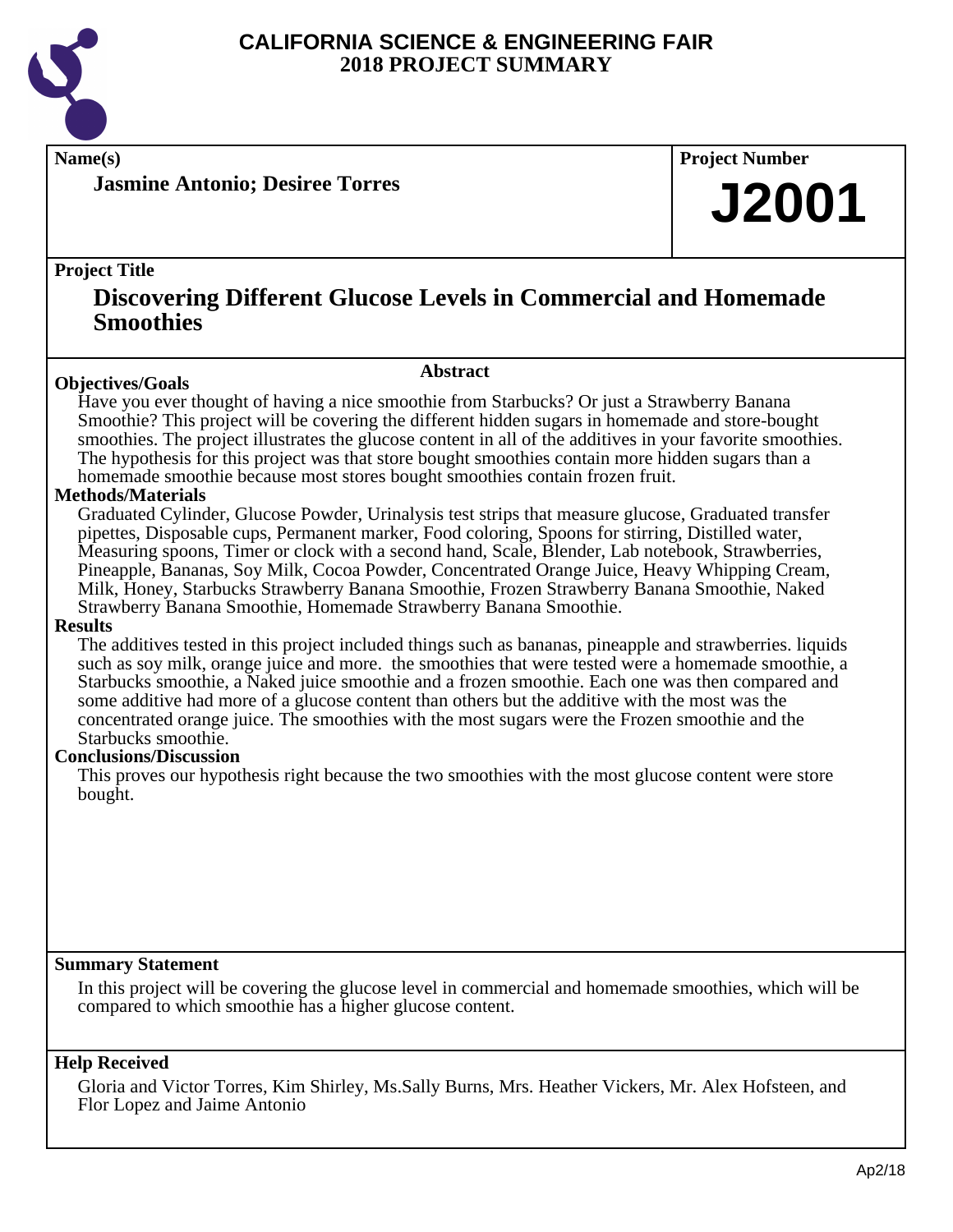

**Michael Baghdassarian**

**Name(s) Project Number**

## **J2002**

#### **Project Title**

### **Can You Prevent Unrefrigerated and Unpasteurized Milk from Spoiling by Adding a Commonly Available Substance?**

#### **Objectives/Goals**

The objective of this project is to see if the manuka honey can help preserve raw (unpasteurized) and unrefrigerated milk for a longer period than just the milk itself. The secondary objective is to see if someone who does not have refrigeration available can use a natural substance such as manuka honey to help preserve the milk for several days.

**Abstract**

#### **Methods/Materials**

10 beakers, digital pH meter, manuka honey, agave nectar, honey (regular)

Tested manuka honey, agave nectar, and honey to see if either substance can be added to raw unpasterized milk to prevent it from spoiling while the milk is unrefrigerated and left at room temperature. Measured the pH of the milk to check if the milk had spoiled over given time.

#### **Results**

The substances I used did preserve the raw milk as measured by the the digital pH meter. Out of the three substances manuka honey preserved the milk better than the regular honey and agave nectar. I repeated the test with a higher concentration of manuka and found that the manuka could preserve the raw unrefrigerated for over ten days compared to the plain milk which spoiled in three days. The likely explanation is that manuka honey contains anti-bacterial properties such as methylglyoxal, hydrogen peroxide, and dihydroxyacetone.

#### **Conclusions/Discussion**

The amount of manuka honey used did make a difference in how long the raw unpasteurized unrefrigerated milk lasted. The real wold benefits of this project is that manuka honey may be used in underdeveloped countries where pasteurization and refrigeration are not available. The second benefit which I would like to study in the future is the use of manuka honey to treat cuts or illness instead of an antibacterial cream or in lieu of an oral medication.

#### **Summary Statement**

I showed that manuka can preserve raw, unpasteurized, and unrefrigerated milk for over ten days.

#### **Help Received**

Dr. Sevada Chamras at Glendale Community College loaned the digital pH meter and beakers to me and showed me how to properly use and clean the instruments.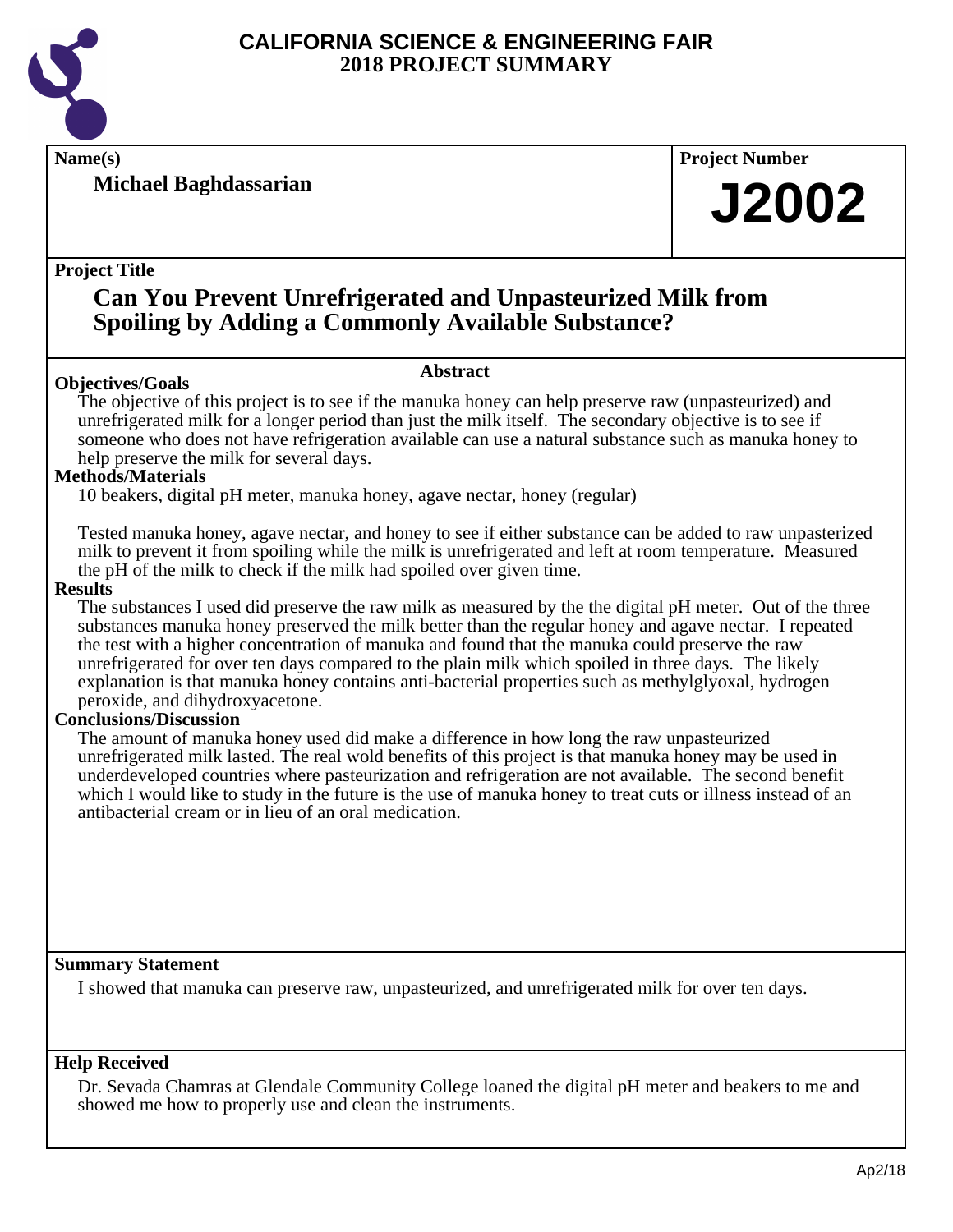

**Name(s) Project Number**

**Harrison J. Cameron**

# **J2003**

### **Project Title Out of Control: Blood Glucose Meter Accuracy**

#### **Objectives/Goals**

After noticing differences in my glucose meter readings I was worried about their accuracy, so I chose to test blood glucose meter accuracy. My hypothesis was that blood glucose meters from different manufacturers will produce similar results when testing the same sample of blood. I was also testing to see if blood glucose meters met the FDA standards set in 2014.

**Abstract**

#### **Methods/Materials**

I prick my finger and apply the blood to test strips for the Nova Max Plus, Contour Next EZ, One Touch Verio IQ, Accu Chek Aviva Connect, and Precision Xtra blood glucose meters. I record the measured values and then plot each one relative to the meter and trial number in Excel. The order blood is applied is randomized for each trial.

#### **Results**

The blood glucose measurements showed significant variability between the meters especially at high blood glucose levels. In some cases meter readings were different by more than 50%. Each of the meters had at least one measurement at or above 20% variability. This means that according to the FDA guidelines none of these meters would pass.

#### **Conclusions/Discussion**

The variability between meter results could lead to huge differences in how a diabetic manages their diabetes. In my results it was possible that for one meter a diabetic would administer 2 units of insulin, while for the same blood sample another meter would indicate a need of nearly 4 units. The first could lead to a hyperglycemia and the other hypoglycemia.Hyperglycemia and hypoglycemia create unhealthy and sometimes very unsafe situations. This study shows that meter accuracy needs greater scrutiny and likely follow-up testing.

#### **Summary Statement**

I compared five blood glucose meters with each other and to see if they are accurate relative to FDA guidelines.

#### **Help Received**

My dad helped me with some of the graphs.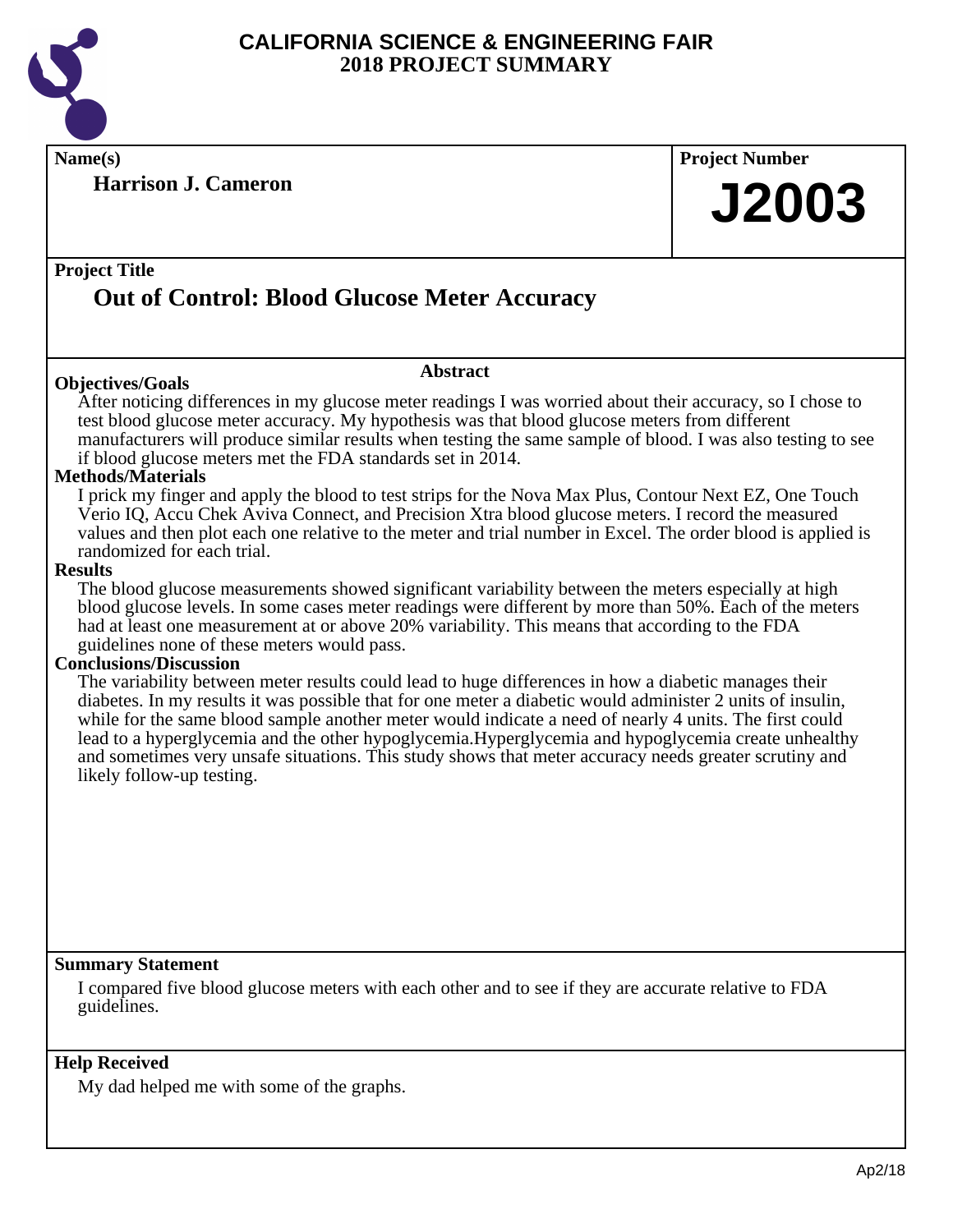

**Caleb J. Caminiti**

**Name(s) Project Number**

## **J2004**

#### **Project Title**

## **The Effect of Different Types of Toothpaste on Oral Bacterial Growth**

#### **Objectives/Goals**

The object of this study was to find out which type of toothpaste removes the most bacteria from my teeth. **Methods/Materials**

**Abstract**

To conduct this experiment I needed petri dishes with agar, swabs, a mouth with teeth, sterile toothbrushes, and four types of toothpaste. Each morning and night, at least 8 hours apart, I brushed my teeth with one type of toothpaste for two minutes, swabbed my mouth, and rubbed the swab on the petri dish. I tested each type of toothpaste four times. For my control I used no toothpaste when I brushed my teeth.

#### **Results**

I tested each type of toothpaste four times. For my control I used no toothpaste when I brushed my teeth. To find my results, I counted the colonies on the petri dishes after fifteen days and averaged the results for each toothpaste. The toothpaste with the smallest number of colonies showed that there was less bacteria on my teeth. I found that the Crest Pro-Health Advanced Deep Clean Mint Toothpaste removed the most bacteria from my teeth, which confirmed my hypothesis. In addition, I found that the Colgate toothpaste removed the least amount of bacteria from my teeth.

#### **Conclusions/Discussion**

The Crest toothpaste removed the most bacteria from my teeth because it contained stannous fluoride and a strong abrasive. Stannous fluoride is an antibacterial agent not found in the other three brands of toothpaste. In addition, while researching the ingredients of the Colgate toothpaste, I found that one of its ingredients is triclosan, an endocrine disruptor which can be very harmful to your body. The information gained from my project can be used by every consumer who needs to know what type of toothpaste is the best to purchase and use.

#### **Summary Statement**

I found that Crest Pro-Health Advanced Deep Clean Mint Toothpaste grew the least amount of bacteria on the petri dishes, showing that it is the most effective bacteria-removing toothpaste tested.

#### **Help Received**

I designed and conducted the experiment by myself. My mom, who is my science teacher, showed me how to research the ingredients it the toothpastes. I plan to meet with my dentist to discuss my results for review and future investigations.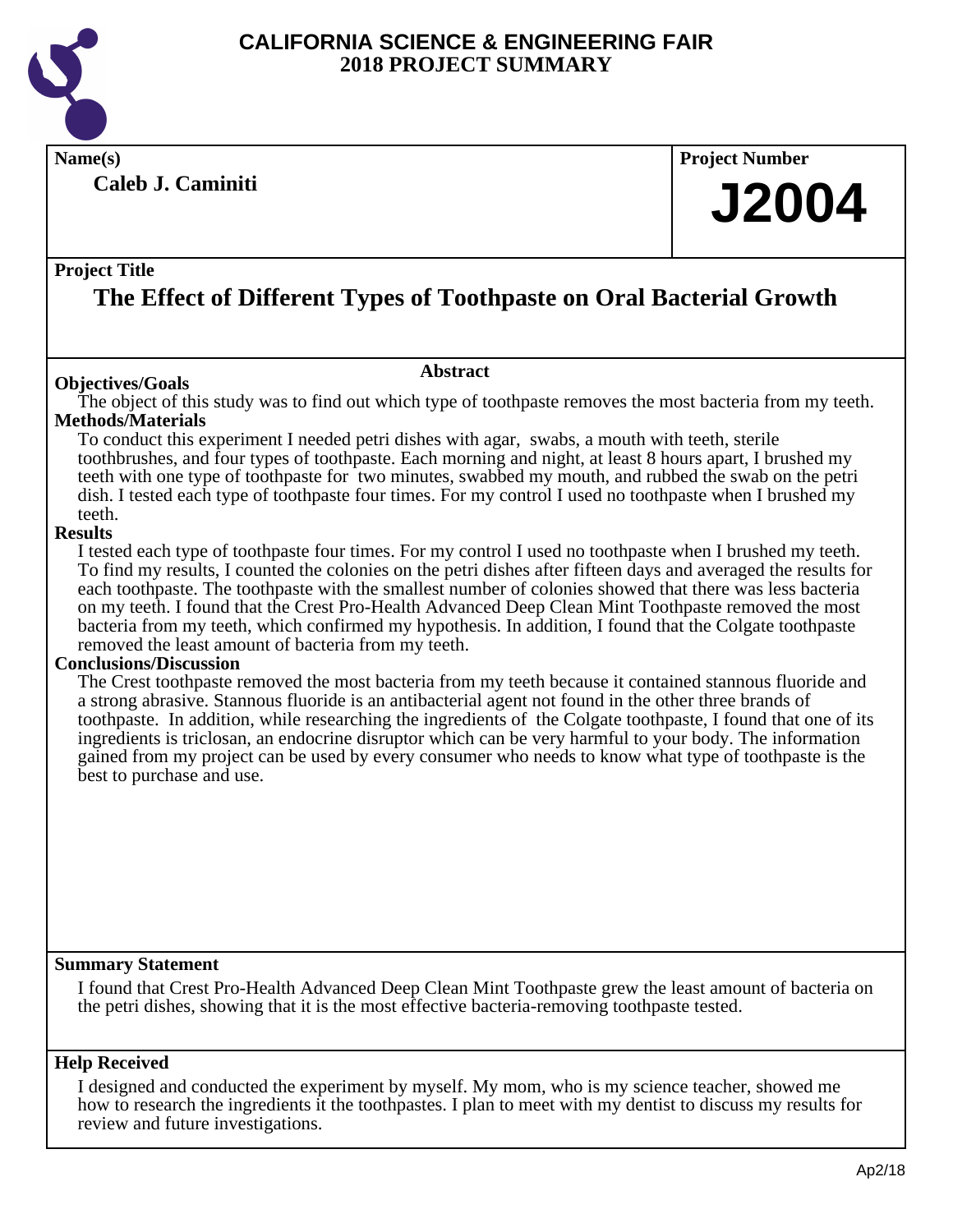

**Name(s) Project Number Project Title Abstract Summary Statement Help Received John P. Connell Brushing with Bacteria J2005 Objectives/Goals** Contaminated toothbrushes have been shown to grow microorganisms. The scientist conducted a study to see the effectiveness of different methods of toothbrush cleaning on toothbrushes. **Methods/Materials** Sixteen toothbrushes, used by four healthy subjects, were evaluated for the presence of bacteria. Bacteria was sampled from the brushes by swabbing the top half of the bristle and an average of 89 CFU were counted on Luria Broth Agar after forty-eight hours incubation (in a homemade incubator) at ninety degrees. Four hours of Listerine, Air dry, Steripod, and UV light treatment were tested for their effects on the bottom half of the bristle. **Results** Listerine killed nearly all of the bacteria on the toothbrush bristles (95%, 100%, 100%, 94% reduction in four trials). Air drying killed over sixty percent of the bacteria(70%, 94%, 33%, 81% reduction in four trials). In contrast, UV Light therapy results were more mixed (43%, 14%, and 44% increase, 27% reduction in one of four trials). On average, UV light therapy increased the bacteria count by twenty percent. Steripod treatment increased bacteria counts by seventy percent (130%, 56%, 36%, 29% increase in four trials). **Conclusions/Discussion** Listerine was shown to be most potent as a toothbrush sanitizer and Steripod consistently increased microorganism counts at forty-eight hours. This study suggested that soaking the toothbrush head in Listerine might offer benefits for patients who are more susceptible to infections or have existing infectious disease. Dental care companies could use this data to better their products to be more effective. I showed that Listerine was the most effective as a toothbrush sanitizer and Steripod consistently increased microorganism counts.

None. I designed, built, and performed the experiments myself.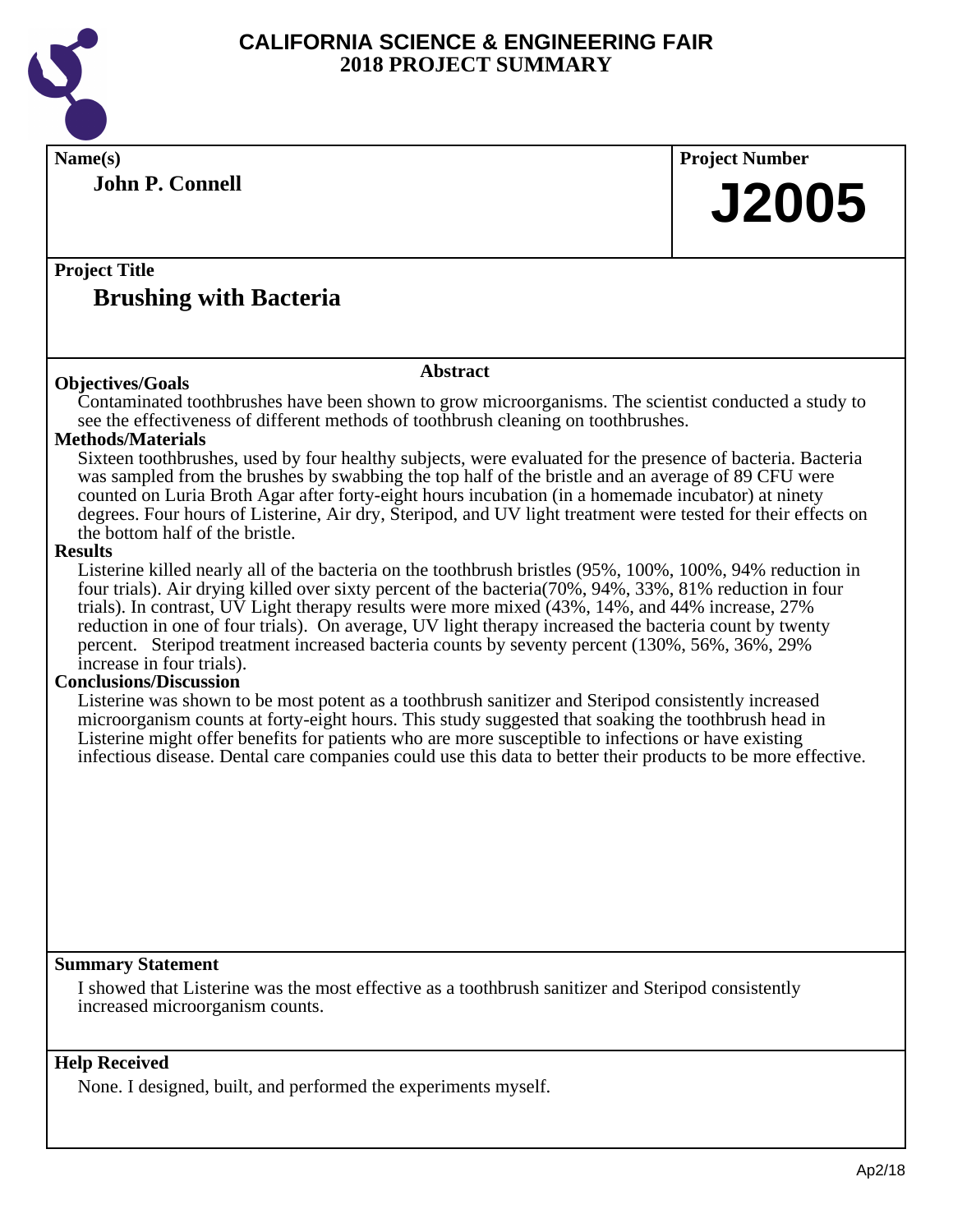

**Name(s) Project Number**

**Jordan M. Darrell**

## **J2006**

#### **Project Title**

## **How Effective Are These Medications against the Common Acne?**

#### **Objectives/Goals**

The objective of this experiment is to determine the effectiveness of popular over the counter acne medications and one natural product which can be used to treat acne.

**Abstract**

#### **Methods/Materials**

Made an incubator using Styrofoam, a 25watt bulb, and a digital thermometer/humidity gauge. Staphylococcus epidermidis bacteria,petri dishes with Tryptic Soy Agar(TSA), acne medications[Neutrogena{2.5% salicylic acid},Pro-Activ{5% benzoyl peroxide},Tea Tree Oil(TTO)], and sterile disks. Adjusted the temperature in the incubator until it reached a steady temperature around 37 degrees Celcius and a humidity greater than 75%. Divided a petri dish in 4 equal sections and inoculated with Staph. epi. Placed a sterile disk with a control, Neutrogena, Pro-Activ, and TTO separately in each labeled section. All hazardous material was soaked in 10% bleach overnight, sealed, and bagged. I ran a second trial with 4 petri dishes with three previous products and pharmaceutical grade TTO.

#### **Results**

The pharmaceutical grade TTO had an average zone of inhibition of 15.75mm, the regular TTO had an average of 12.73mm in the first trial and 13.87mm in the second trial, Neutrogena had an average of 9.53mm in the first trial and 12.87mm in the second. Finally, Pro-Activ had 8.53mm in the first and 11.37mm in the second trial.

#### **Conclusions/Discussion**

Acne is the most common skin condition. In the U.S. there are 60 million people with acne. In all 9 petri dishes, the TTO be it pharmaceutical grade or not was most effective against Staphylococcus epidermidis as compared to Pro-Activ,and Neutrogena. Although the zones of inhibition were slightly larger in the second trial, I think a possible explanation is the fact that I used bacteria that had been reactivated 4 days earlier. The order of effectiveness was not changed in either the first or second set of trials. It appears that TTO is more effective and less expensive than the other two products. Further research of the effectiveness of TTO as compared to prescription acne medication would be a next step.

#### **Summary Statement**

The natural product Tea Tree Oil is most effective in treating acne.

#### **Help Received**

I designed, built my incubator, and ran both trials. Consulted my aunt, Dr. Stephanie Fennelly, as to the best choice of agars and troubleshooting achieving a steady temperature and humidity in the incubator.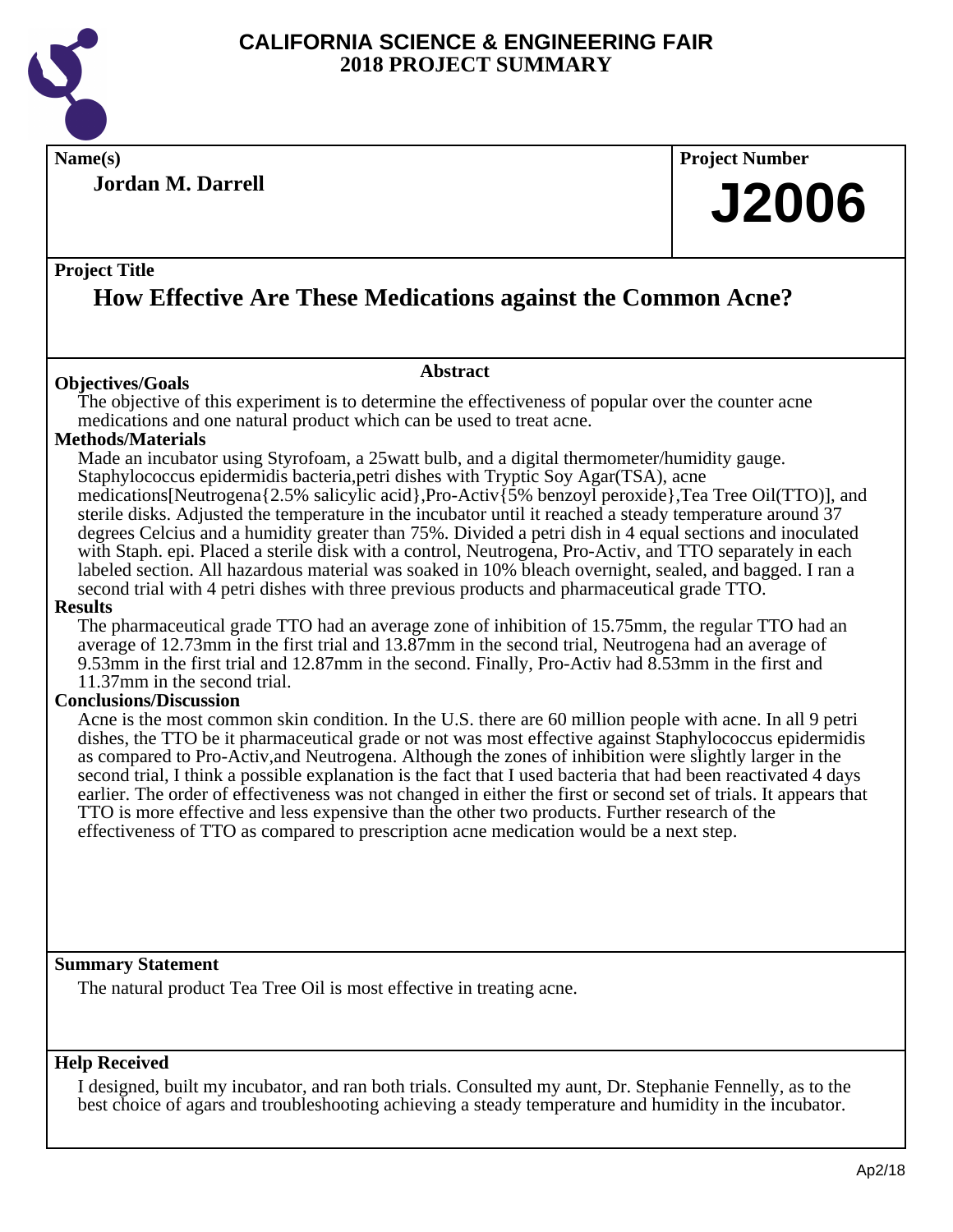

| Name(s)                                                                                                                                                                                                                                                                                                                                                                                                                                                                                                                                                                                                                                                                                                           | <b>Project Number</b> |
|-------------------------------------------------------------------------------------------------------------------------------------------------------------------------------------------------------------------------------------------------------------------------------------------------------------------------------------------------------------------------------------------------------------------------------------------------------------------------------------------------------------------------------------------------------------------------------------------------------------------------------------------------------------------------------------------------------------------|-----------------------|
| <b>Noorah Dhamim</b>                                                                                                                                                                                                                                                                                                                                                                                                                                                                                                                                                                                                                                                                                              |                       |
|                                                                                                                                                                                                                                                                                                                                                                                                                                                                                                                                                                                                                                                                                                                   | <b>J2007</b>          |
|                                                                                                                                                                                                                                                                                                                                                                                                                                                                                                                                                                                                                                                                                                                   |                       |
| <b>Project Title</b>                                                                                                                                                                                                                                                                                                                                                                                                                                                                                                                                                                                                                                                                                              |                       |
| <b>The Eco Cleanser</b>                                                                                                                                                                                                                                                                                                                                                                                                                                                                                                                                                                                                                                                                                           |                       |
|                                                                                                                                                                                                                                                                                                                                                                                                                                                                                                                                                                                                                                                                                                                   |                       |
| <b>Abstract</b>                                                                                                                                                                                                                                                                                                                                                                                                                                                                                                                                                                                                                                                                                                   |                       |
| <b>Objectives/Goals</b>                                                                                                                                                                                                                                                                                                                                                                                                                                                                                                                                                                                                                                                                                           |                       |
| The purpose of this experiment is to create an all-purpose hair and body cleansing powder that can be<br>made from natural ingredients. The aim is to create a powder that will be able to absorb body and hair oil,<br>absorb sweat, and kill bacteria using materials that are inexpensive and commonly found. This project will<br>replace harmful chemicals used in dry shampoos with antioxidants, leaving behind a good long lasting                                                                                                                                                                                                                                                                        |                       |
| smell using the powders of citrus and natural herbs and lastly to donate to the homeless people.                                                                                                                                                                                                                                                                                                                                                                                                                                                                                                                                                                                                                  |                       |
| <b>Methods/Materials</b>                                                                                                                                                                                                                                                                                                                                                                                                                                                                                                                                                                                                                                                                                          |                       |
| To test my prediction, I gathered 18 Petri dishes and 6 different types of powders that are commonly used<br>to test how many bacteria colonies each powder produced. I tested each powder 3 times to get accurate<br>results. To do this, I contaminated the counter with raw chicken grease because chicken is known to<br>produce the most bacteria. After that, I found the percent of water and oil each powder absorbed during<br>intervals of 10, 20, and 30 minutes. I did this by first soaking the powder for the specific amount of time,<br>then filtered the mixture using a coffee filter. I tested each interval for every single powder 5 times to get<br>accurate results that we could rely on. |                       |
| <b>Results</b>                                                                                                                                                                                                                                                                                                                                                                                                                                                                                                                                                                                                                                                                                                    |                       |
| According to my results, baking soda has the least growing bacteria colonies out of all the other powders I<br>tested. Sedr lost the least amount of water and oil in 10, 20, and 30 minute intervals, which means it<br>would be best body cleansing powder. Lemon and pomegranate also followed in order of absorbing the<br>second and third most water and oil.                                                                                                                                                                                                                                                                                                                                               |                       |
| <b>Conclusions/Discussion</b>                                                                                                                                                                                                                                                                                                                                                                                                                                                                                                                                                                                                                                                                                     |                       |
| After conducting the experiment, my hypothesis was proven right. My results proved that Sedr absorbed<br>the most percent of water and oil, and that Baking Soda had the least amount of bacteria colonies. The<br>combination of the four winning powders that killed the most bacteria and absorbed the most water and<br>oil, which are: Baking soda, Sedr, Lemon, and Pomegranate, created the ultimate cost-efficient cleansing<br>powder that will help many homeless people that do not have hygienic products.                                                                                                                                                                                            |                       |
|                                                                                                                                                                                                                                                                                                                                                                                                                                                                                                                                                                                                                                                                                                                   |                       |
| <b>Summary Statement</b>                                                                                                                                                                                                                                                                                                                                                                                                                                                                                                                                                                                                                                                                                          |                       |
| My project is to test 6 different powders to find out which powder absorbs the most water and oil, and<br>kills the most bateria.                                                                                                                                                                                                                                                                                                                                                                                                                                                                                                                                                                                 |                       |
| <b>Help Received</b>                                                                                                                                                                                                                                                                                                                                                                                                                                                                                                                                                                                                                                                                                              |                       |
| My teacher always encouraged me to keep moving forward with my project. My science teacher kindly let<br>me use her incubator, and my parents gave me great moral support.                                                                                                                                                                                                                                                                                                                                                                                                                                                                                                                                        |                       |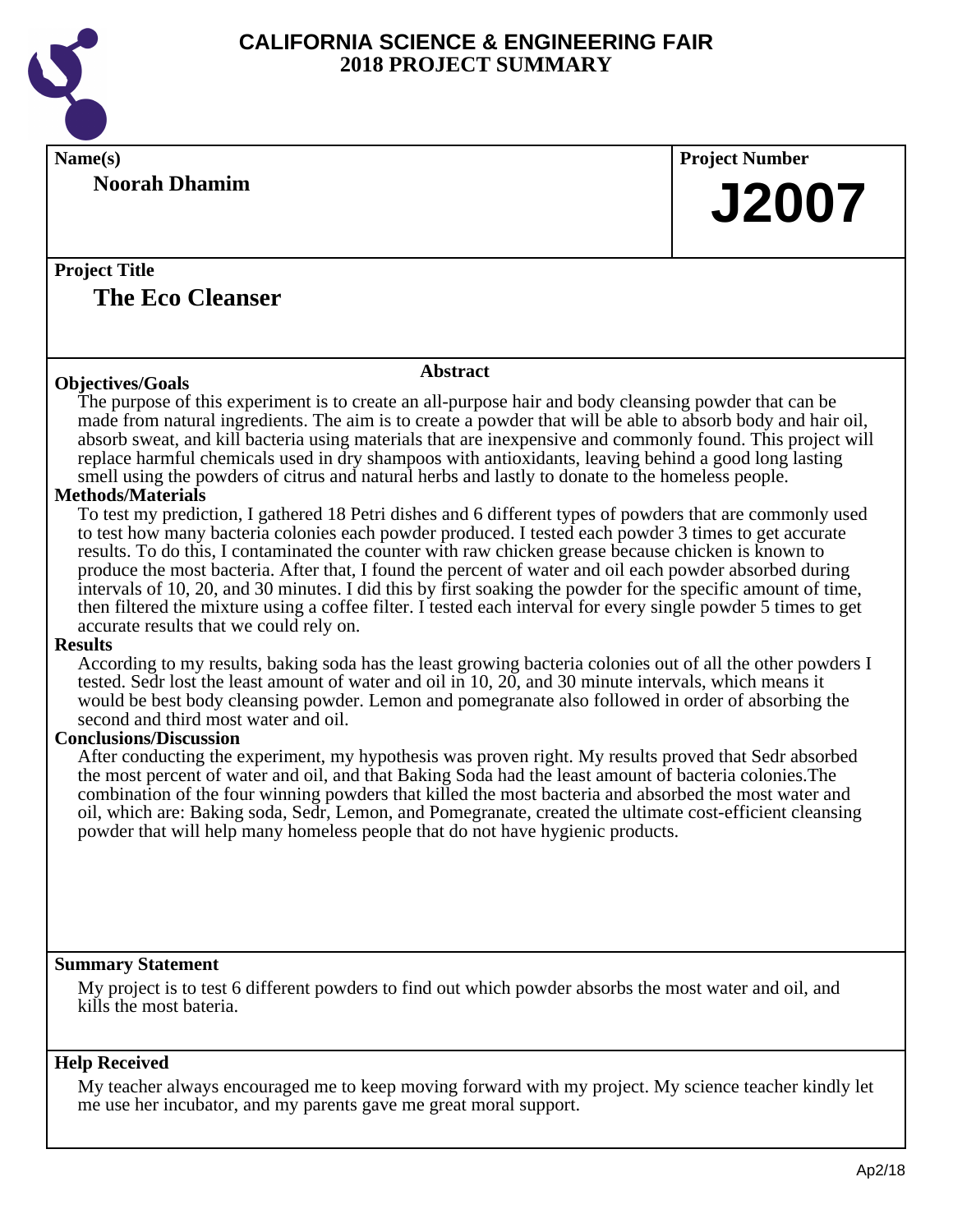

**Name(s) Project Number Project Title Abstract Lucas M. Dyal Inhibiting Escherichia coli J2008 Objectives/Goals** The objective of my study was to determine the efficacy of 5 antimicrobial substances at inhibiting the growth of Escherichia coli. I also wanted to examine whether combination products were more effective due to synergy. **Methods/Materials** I inoculated 5 agar plates, using sterile procedures, with Escherichia coli K-12 strain and then placed a sterile control disc with no substance and a sterile disc with one of 5 substances on opposite sides of the plate. I also had a separate control plate for every trial. The substances used were 6% bleach, 10% povidone-iodine, 20% vinegar, 2% chlorhexadine gluconate with 70% isopropyl alcohol, and 3.15% chlorhexadine gluconate with 70% isopropyl alcohol. I inverted and incubated the 6 plates at 37 degrees Celsius for 48 hours. I then measured the size of the zone of inhibition around each disc in millimeters and calculated the standard deviation. Based on the measurements of the zones I classified the Escherichia coli response as susceptible, intermediate, or resistant to the substance. These classifications are determined/accepted by the Clinical and Laboratory Standards Institute. **Results**

The results demonstrated that 6% bleach was the most effective against E.coli with an average zone of 43.5 mm. Povidone-iodine was the second most effective with an average zone of 16.3 mm. E.coli only showed an intermediate response to the CHG/Alcohol combination substances and the synergy of these substances was not completely effective. 20% vinegar was not able to inhibit the growth of E.coli as it demonstrated resistance in every trial.

#### **Conclusions/Discussion**

Escherichia coli is a significant contributor to food borne illness and hospital acquired infections so knowing the most effective antimicrobial can be life-saving. My findings indicate that 6% bleach and other Halogens should be used to prevent E. coli growth on potentially contaminated surfaces. Both bleach and povidone-iodine are Halogen-releasing compounds and appear to have mechanisms of action that inhibit E.coli with the greatest efficacy. Despite vinegar being advocated for as a "non-toxic" disinfectant I determined it was 100% ineffective as an E. coli inhibitor, therefore unreliable in protecting people. A synergistic effect of combination products may not be as advantageous as choosing a class of chemicals with specific mechanisms that target E.coli structure and function.

#### **Summary Statement**

I determined, that of 5 substances commonly used in healthcare as antimicrobials, bleach and then povidone-iodine were superior at inhibiting the growth of Escherichia coli.

#### **Help Received**

My mom who works in healthcare taught me the principles of sterile technique and the processes to follow. My science teacher Mrs. Van Nice gave me guidance while I determined my procedure and provided feedback for improvement.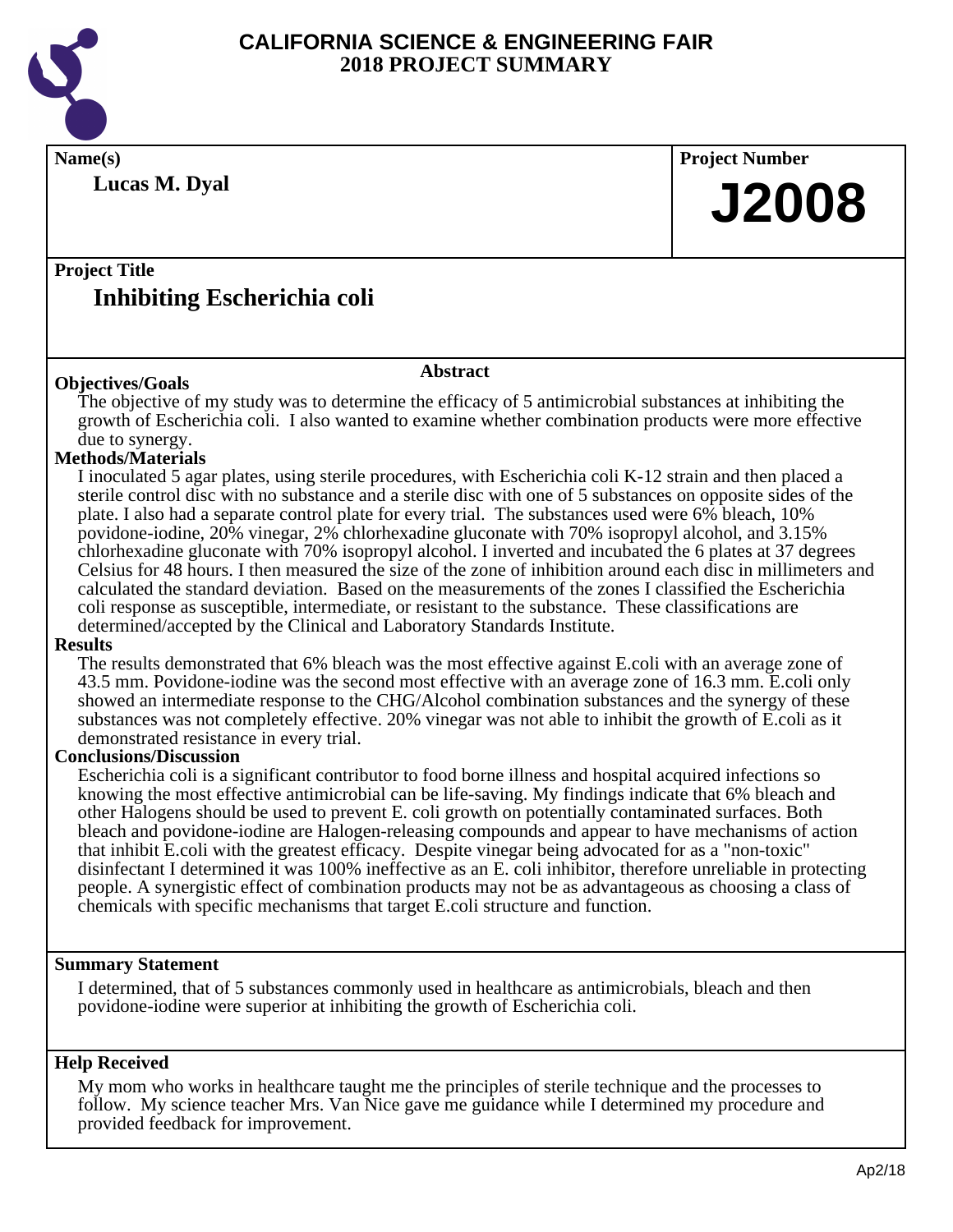

**Marissa A. Goswami**

**Name(s) Project Number**

## **J2009**

#### **Project Title**

### **Using Next-Gen Sequencing to Compare Levels of Bacteria in Bagged Salads**

#### **Abstract**

**Objectives/Goals** The purpose of this project was to analyze types of bacteria present in bagged salads and determine if any bacteria were pathogenic and whether bacterial composition and quantities changed over time. I believed that older packages of lettuce would show more evidence of cell deterioration, which would mean that they might contain a higher concentration of bacteria.

#### **Methods/Materials**

I tested "Herb Salad Mix" and "Butter Lettuce." I tested samples with five different expiration dates to simulate how long the lettuce might be stored in the refrigerator. I poured 30 mL of DPBS into each bag to suspend the bacteria, then poured the bacterial suspension into a 50 mL tube. I genetically sequenced each sample to find the bacterial composition, and also grew bacteria from each sample group for a total of 20 different agar plates to get a sense of the quantity of bacteria. The final five plates were inoculated with 50 microliters of bacterial suspension diluted at 1:500.

#### **Results**

In the agar plates, I saw no significant difference in the number of bacteria in each sample. When I sequenced the samples, I found many different types of bacteria. In the Herb Salad Mix, the majority of the bacteria encountered were from the genuses Shewanella, Pseudomonas, and Flavobacterium, in addition to small quantities of many other types of bacteria. In the Butter Lettuce, the bacteria were even more diverse and once again represented in small percentages, except for the Pseudomonas, Nostocales, and Bacillales. In both types of bagged salads it was consistently observed that the Pseudomonas bacteria essentially took over, and showed significant increases over time.

#### **Conclusions/Discussion**

Although there did not appear to be any significant difference in the overall numbers of bacteria in these salads over time, the composition of the bacteria showed a significant change over time. The Pseudomonas seemed to dominate over the other bacteria. Very few other bacteria showed increases in population. In future experiments it might be interesting to introduce a pathogen, such as E. coli, to see how it affects the bacterial composition and bacterial growth patterns. Because some strains of bacteria observed, such as Pseudomonas, may be pathogenic to humans, I would recommend that packages of bagged salads be consumed as soon as possible. I would also recommend the lettuce be washed before consumption to reduce risk of infection.

#### **Summary Statement**

I analyzed samples from bagged salads with different expiration dates to compare how the composition and quantities of bacteria present in the bagged salads changed over time.

#### **Help Received**

I would like to thank my parents for driving me to the lab and to the store to obtain my materials. I would also like to thank Tanya Biorac, Loni Pickle, Yutao Fu, Mark Andersen, and Joydeep Goswami for supervising me while I performed the sequencing process at Thermo Fisher Scientific.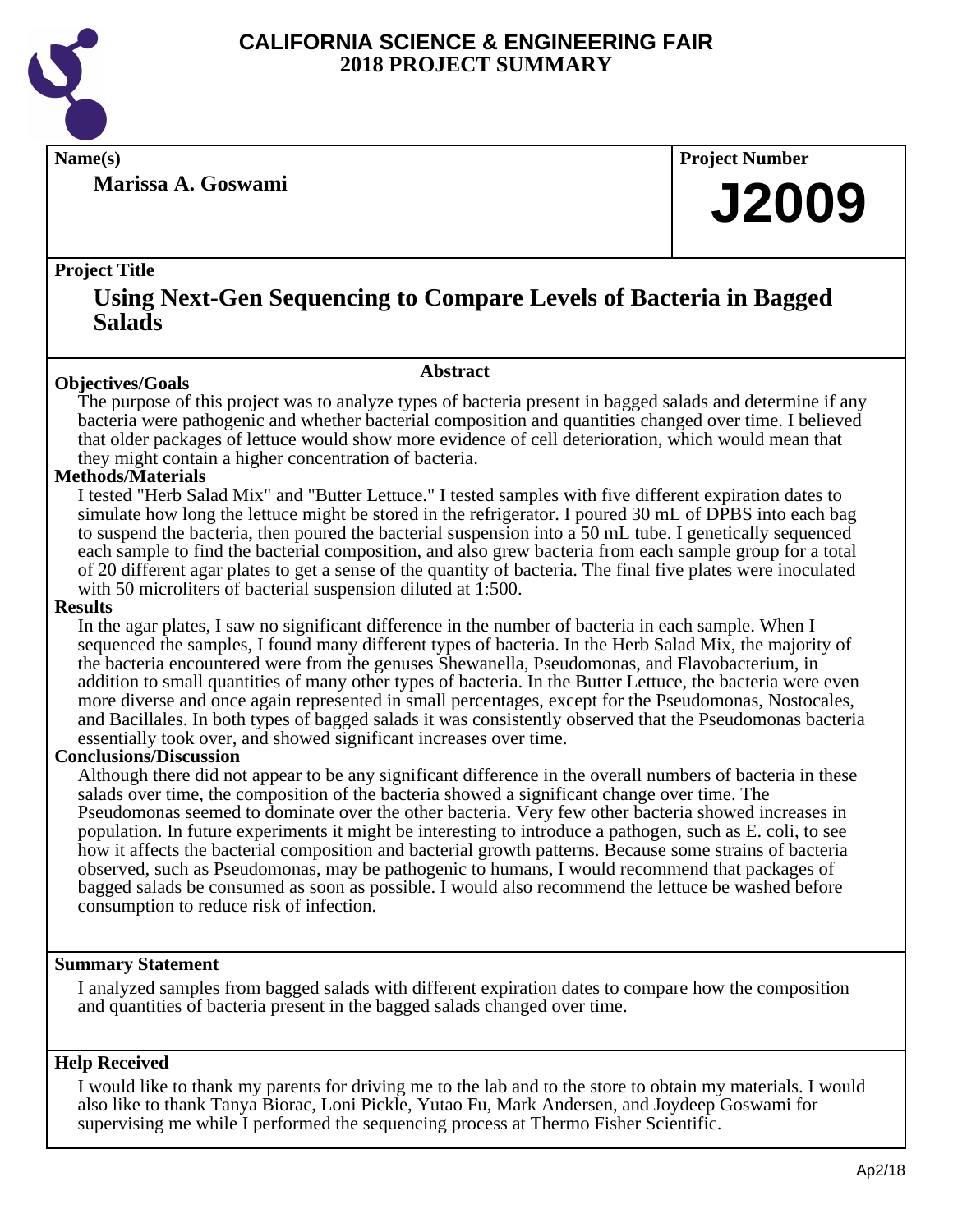

**Name(s) Project Number Alec Hayashi; Jorja Helms; Tiffany Talamantes**

### **Project Title Which Anti-Bacterial Substance Kills the Most Bacteria?**

#### **Objectives/Goals**

We tested 2 different antibacterial substances, Clorox wipes and Lysol spray, to see which one eliminated more bacteria. We also added a factor of water and a paper towel because that is what many people use to clean their devices. We hypothesized that the Lysol spray would eliminate more bacteria because it claims to kill bacteria and fungi, whereas the clorox wipes claim to kill more flu and cold viruses.

**Abstract**

#### **Methods/Materials**

The materials used for this project were Clorox wipes, Lysol spray, water, paper towel, IPad, and petri dishes. First, we wiped down a section of the screen with water and a paper towel. We then waited 30 seconds for it to dry. We swabbed the screen where we wiped, and placed that into a petri dish. We did the same for the Clorox wipes, Lysol spray, and with nothing on the screen. We labeled the petri dishes accordingly. The petri dishes were placed in a room with a temp. of 29 degrees celsius. According to research, 70-95 degrees, or 21-35 degrees celsius, is the ideal temperature for growing bacteria in a petri dish. We also found out that when growing bacteria in a petri dish, certain bacteria can grow faster than others, leading us to decide that we should not do a graph based on bacteria colony size.When we were using the Clorox wipes, instead of following the directions on the back that states that you should use enough wipes to leave the surface wet for 4 minutes, we just used 1 wipe and wiped the surface across 3 times, imitating what people would normally do. We followed the directions on the back of the Lysol spray, though, because that is what people commonly do anyways. The instructions stated to hold the spray can above the surface about 6-8 inches and spray the surface for 2-4 seconds.

#### **Results**

The results were very close, with the lowest amount of bacteria remaining after 7 days with the use of the Clorox wipe, followed by water and the paper towel. Lysol spray had the most amount of bacteria remaining.

#### **Conclusions/Discussion**

Our results do not support the hypothesis because Lysol actually eliminated the least amount of bacteria. There were very few bacterial colonies seen on the Clorox wipes petri dish, and same for the water and paper towel. In the Clorox wipe trials, 1 of the petri dishes did not grow any bacteria, and 2 grew very little, showing that the Clorox wipes eliminated almost all of the bacteria. The Lysol spray was the least effective of the three substances.

#### **Summary Statement**

In our science fair project, we tested 3 different antibacterial substances and compared them to see which one eliminated the most bacteria off of an IPad screen.

#### **Help Received**

None: This project was designed, researched, and performed by each member as a group.

**J2010**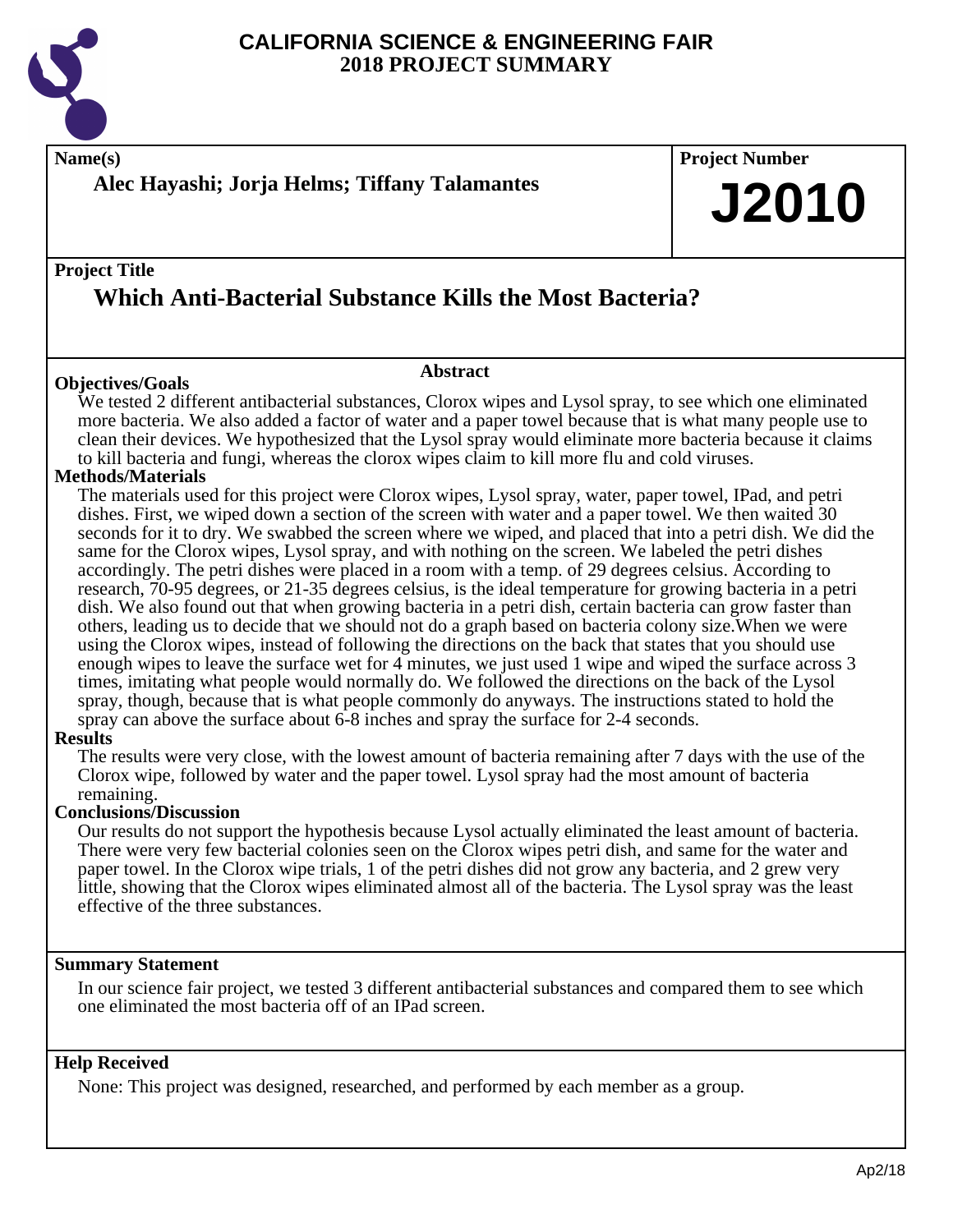

**Emily A. Hsi**

**Name(s) Project Number**

## **J2011**

#### **Project Title**

### **A Scientific Method for Choosing Sweet Grapes: An Evaluation of 12 Characteristics**

#### **Abstract**

**Objectives/Goals** Evaluate 12 grape characteristics to identify useful attributes for choosing the sweetest grapes in the store without tasting them.

#### **Methods/Materials**

663 grapes from 100 bunches, ruler, beaker, refractometer, and Color Name App. Power calculations were done on the bunch and individual grape level. A sample size of 50 bunches per dichotomous characteristic (red/green, organic/non-organic) would detect a 2% difference in Brix Score (1%=1g sugar/100g solution) with 92% power, and a sample size of 600 grapes would detect a 1% Brix difference with 98% power based on two-tailed, t-tests at a significance level of  $P \le 0.05$ . Univariate analyses were conducted using proportions (categorical variables) and mean and standard deviations (continuous variables). Bivariate analyses were conducted by 1) creating scatter plots for visual associations between grape characteristics and sweetness, and 2) entering variables one-by-one into a generalized linear mixed model predicting sweetness, accounting for clustering at the bunch level. Lastly, multivariable analyses were conducted by entering multiple variables into the same model to evaluate the independent association of each variable with the outcome while simultaneously controlling for other variables and accounting for clustering at the bunch level.

#### **Results**

Bivariate models found that red, non-organic, low-volume, shorter, and bigger-bunch grapes were sweeter. Using exact hues, less red, less green and less blue, but more yellow predicted sweeter grapes. In multivariable models, red grapes were sweeter by 3.3 Brix %, non-organic grapes were sweeter by 1.2 Brix %, and shorter grapes were sweeter by 0.95 Brix % per cm. A similarly fitting model replaced the visually red grape variable with the exact red and green hue colors, and found a 0.01 Brix % increase per unit red hue (decimal code), and a 0.02 Brix % decrease per unit green hue (decimal code). Clustering at the bunch level had a small effect.

#### **Conclusions/Discussion**

There is a pragmatic way to choose sweet grapes in the store without tasting them. Small, non-organic, red grapes are significantly sweeter. For highly discriminating consumers or colorblind individuals, a color app can identify the exact color of the grape, with redder and less green hues predicting sweeter grapes. Thus, easily distinguishable characteristics can lead to the selection of sweeter grapes for millions of people who consume grapes each year.

#### **Summary Statement**

Choosing bunches of small, red, non-organic grapes is the most pragmatic way to select sweet grapes in the store without tasting them.

#### **Help Received**

I conceived of the project, conducted all experiments, collected the data, and ran my own analyses in SAS. I received training on sample size calculations and SAS programming from my mother (Dr. Susan Huang, Professor of Infectious Diseases at UC Irvine).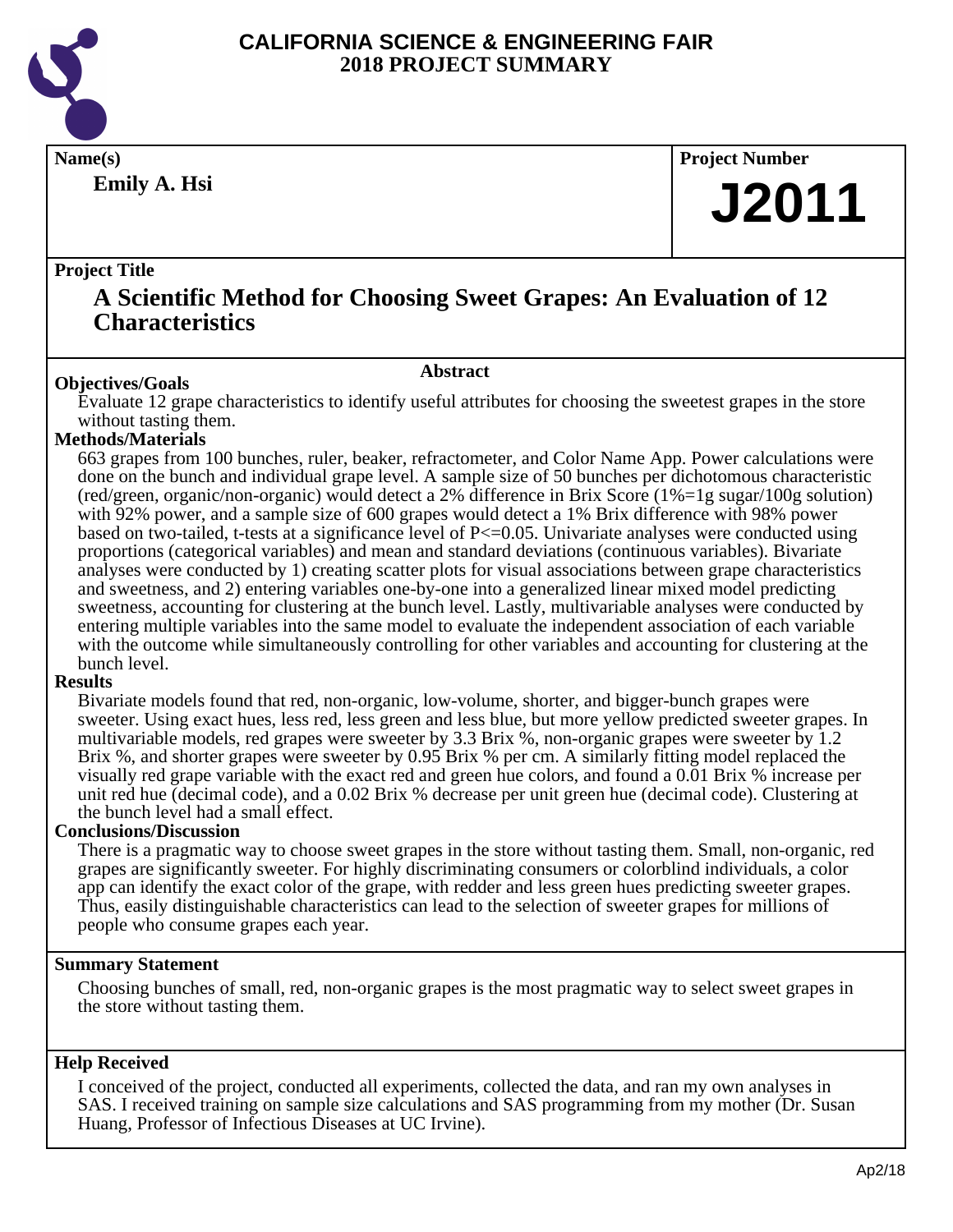

### **Daniel H. Hudak**

### **Name(s) Project Number**

## **J2012**

#### **Project Title**

## **Is a UV Wand More Effective than Household Sprays at Germ Killing?**

#### **Abstract**

**Objectives/Goals** The objective of this experiment is to determine if a \$50 ultra violet wand is more effective at disinfecting surfaces than 409 and Lysol.

#### **Methods/Materials**

Cleanwave UV Wand by Verilux, 409 spray, Lysol spray, school tables, agar petri dishes, and sterile swabs.

#### **Results**

The UV Wand did not perform as well as expected. Lysol spray did the best at disinfecting an area than either the 409 or UV Wand. The UV Wand had 3 out of 7 plates with bacteria on them, Lysol had 1 out of 7 plates with bacteria on them and 409 had 5 out of 6 plates with bacteria on them.

#### **Conclusions/Discussion**

Although the UV Wand did not perform the best against Lysol, it is more effective than 409. Also, this UV Wand is not as high-powered as UV Wands used in hospitals and medical centers. As we move forward in technology, the UV Wand has the potential to be the next best thing for disinfecting large areas instead of using messy sprays that can only clean a small area at a time.

#### **Summary Statement**

The conclusion of the experiment shows that the most effective cleaning agent is Lysol out of: a UV Wand, Lysol spray, and 409 spray.

#### **Help Received**

I designed and performed the experiment myself.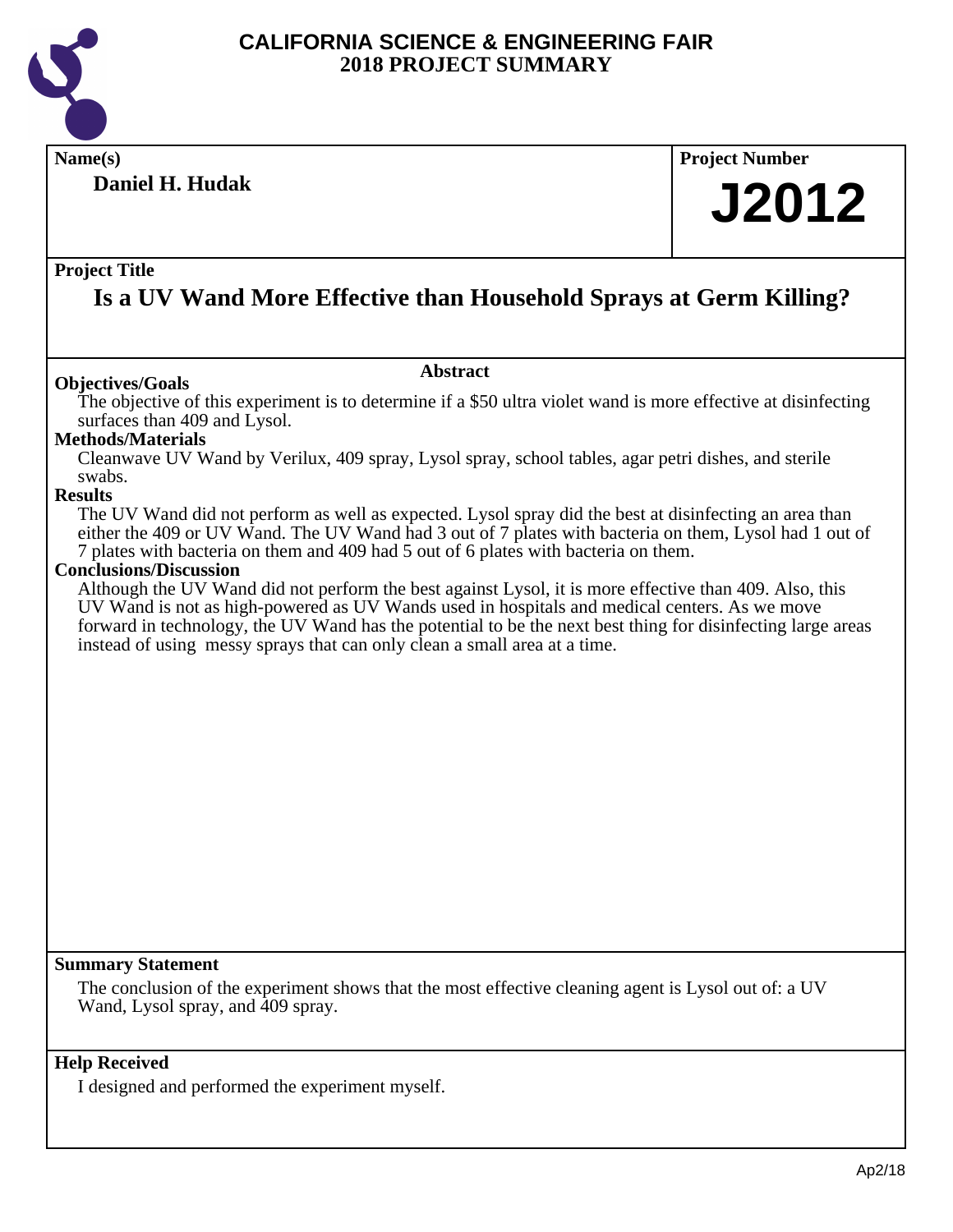

**Christopher Kwok; Nicholas Kwok**

#### **Name(s) Project Number**

## **J2013**

#### **Project Title**

### **R.I.P. Double Reeds: How to Delay the Decaying Rate of a Double Reed?**

#### **Abstract**

**Objectives/Goals** Our project is to discover how to delay the decaying rate of a double reed? Double reeds, belonging to the bassoon and oboe, are delicate, short term lasting mouth pieces that are essential for the sound and tone for its instrument. We preserved the reeds using cooling/freezing, heating, curing/pickling, and hydrogen peroxide. Our hypothesis is that hydrogen peroxide will increase the reed's lifespan most effectively. We discovered that enzymes in your spit is the cause for a double reed to decay as enzymatic reaction takes place on the canes of the reeds.

#### **Methods/Materials**

We started with 10 bassoon reeds and 10 oboe reeds, each with decibel of 80. Then we tried to make the reeds as identical as possible. We followed the experiment by first taking the initial reed's decibel by blowing a constant stream of air and using a decibel meter. After, we soaked the reeds in spit for 2 hours to mimic a practice session. Next, we proceeded with each preservation method for the next 22 hours. We continued the 24 hour cycle of spit, preserving, and taking the decibel until the reed reached a decibel of 0 or unresponsive.

#### **Results**

In result, heating was the best preservation method. With heating, the reeds lasted for 54 days for the bassoon reeds and 48 days for the oboe reeds. Compared to the control, it lasted for 28 days for the bassoon reeds and 23 days for the oboe reeds. This was almost a double in lifespan. Followed by heating, hydrogen peroxide worked the second best, then curing/ pickling, and lastly cooling/freezing that actually reduced the reeds average lifespan. Heating has the ability to increase a reed's lifespan and is capable in extending the longevity of a double reed.

#### **Conclusions/Discussion**

Our data indicated that our hypothesis was wrong, and instead of hydrogen peroxide working the best, heating did. Heating was the best to increase a double reed's lifespan as the 100 celsius environment allowed the enzymes contaminating the reeds to denature itself successfully and actively. This delayed the enzymatic reaction. Next time, we would like to test if the full 22 hours under the heat lamp was necessary. This data could be used by double reeds musicians to help lengthen there most precious, fragile reeds.

#### **Summary Statement**

Our project wants to discover how to delay the decaying rate of a double reed using different preservation methods such as cooling/freezing, heating, curing/pickling, and hydrogen peroxide.

#### **Help Received**

We received help from several sources including our music teachers, Wendall Hannah and Adrian Malley. They helped supplied and make the identical reeds that was conducted in the experiment. They helped make the mass quantity of reeds with specicial dimensions. Lastly, our support from our parents!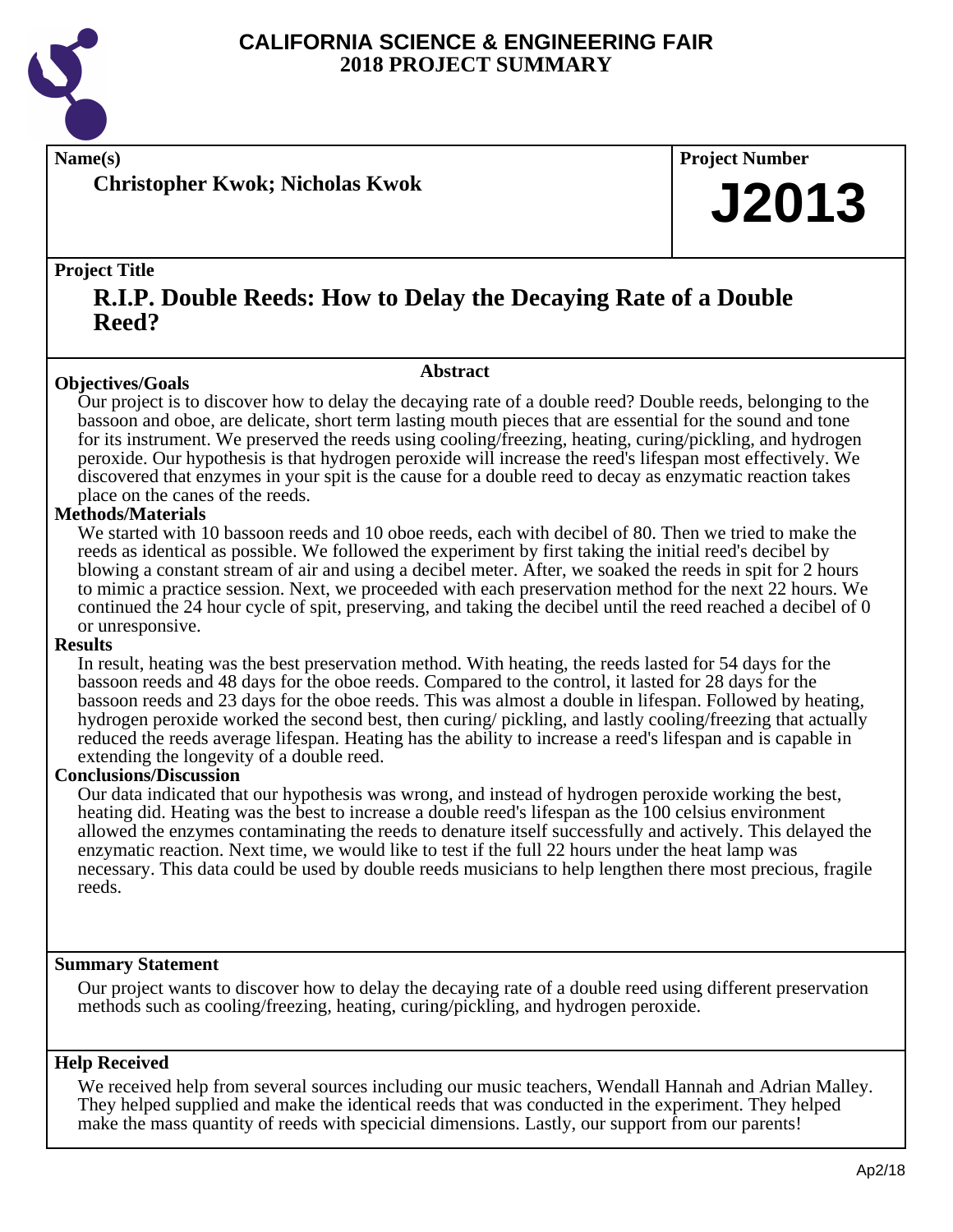

| Name(s)                                                                                                                                                                                                                | <b>Project Number</b> |
|------------------------------------------------------------------------------------------------------------------------------------------------------------------------------------------------------------------------|-----------------------|
| <b>Angela Y. Ling</b>                                                                                                                                                                                                  |                       |
|                                                                                                                                                                                                                        | <b>J2014</b>          |
|                                                                                                                                                                                                                        |                       |
| <b>Project Title</b>                                                                                                                                                                                                   |                       |
|                                                                                                                                                                                                                        |                       |
| The Effects of Sulfates on Hair Tensile Strength                                                                                                                                                                       |                       |
|                                                                                                                                                                                                                        |                       |
| <b>Abstract</b>                                                                                                                                                                                                        |                       |
| <b>Objectives/Goals</b>                                                                                                                                                                                                |                       |
| The objective of this study is to determine if the use of sulfate containing or sulfate-free shampoo better<br>affects hair strength. Sulfates can sometimes have a harsh treatment on hair by dehydrating it, leading |                       |
| people to use sulfate-free shampoo; the experiment's goal was to determine if which actually affects hair                                                                                                              |                       |
| strength better.                                                                                                                                                                                                       |                       |
| <b>Methods/Materials</b>                                                                                                                                                                                               |                       |
| Several strands of human hair, 2 sulfate containing shampoos, 2 sulfate-free shampoos, kitchen scale,                                                                                                                  |                       |
| uncooked rice, duct tape, plastic bag. The hair strand was secured to the plastic bag with tape. The bag<br>was slowly filled with uncooked rice grains until the hair broke. Then, the weight of the bag was          |                       |
| measured on the kitchen scale.                                                                                                                                                                                         |                       |
| <b>Results</b>                                                                                                                                                                                                         |                       |
| The sulfate-free shampoo had a worse effect on hair than sulfate containing shampoo. The control group                                                                                                                 |                       |
| held an average of 78.3 grams. The two sulfate-free groups together held an average of 82.3 grams. The<br>sulfate containing groups together held an average of 93.1 grams, both holding more than the control         |                       |
| group and the sulfate-free group. One of the sulfate-free shampoos held less than the control group.                                                                                                                   |                       |
| <b>Conclusions/Discussion</b>                                                                                                                                                                                          |                       |
| Hair tensile strength is better affected by sulfate containing shampoo than sulfate-free shampoo. Both of                                                                                                              |                       |
| the sulfate containing shampoos held a higher average than the control group, while one of the sulfate-free                                                                                                            |                       |
| shampoos held less than the control. However, some uncontrolled variables could have affected the<br>results, such as the source of the hair, previous hair treatments, or the hair's thickness.                       |                       |
|                                                                                                                                                                                                                        |                       |
|                                                                                                                                                                                                                        |                       |
|                                                                                                                                                                                                                        |                       |
|                                                                                                                                                                                                                        |                       |
|                                                                                                                                                                                                                        |                       |
|                                                                                                                                                                                                                        |                       |
|                                                                                                                                                                                                                        |                       |
|                                                                                                                                                                                                                        |                       |
|                                                                                                                                                                                                                        |                       |
| <b>Summary Statement</b>                                                                                                                                                                                               |                       |
| I found that sulfate containing shampoo, rather than sulfate-free shampoo, has better effects on hair tensile                                                                                                          |                       |
| strength.                                                                                                                                                                                                              |                       |
|                                                                                                                                                                                                                        |                       |
| <b>Help Received</b>                                                                                                                                                                                                   |                       |
|                                                                                                                                                                                                                        |                       |

None. I conducted the experiment myself.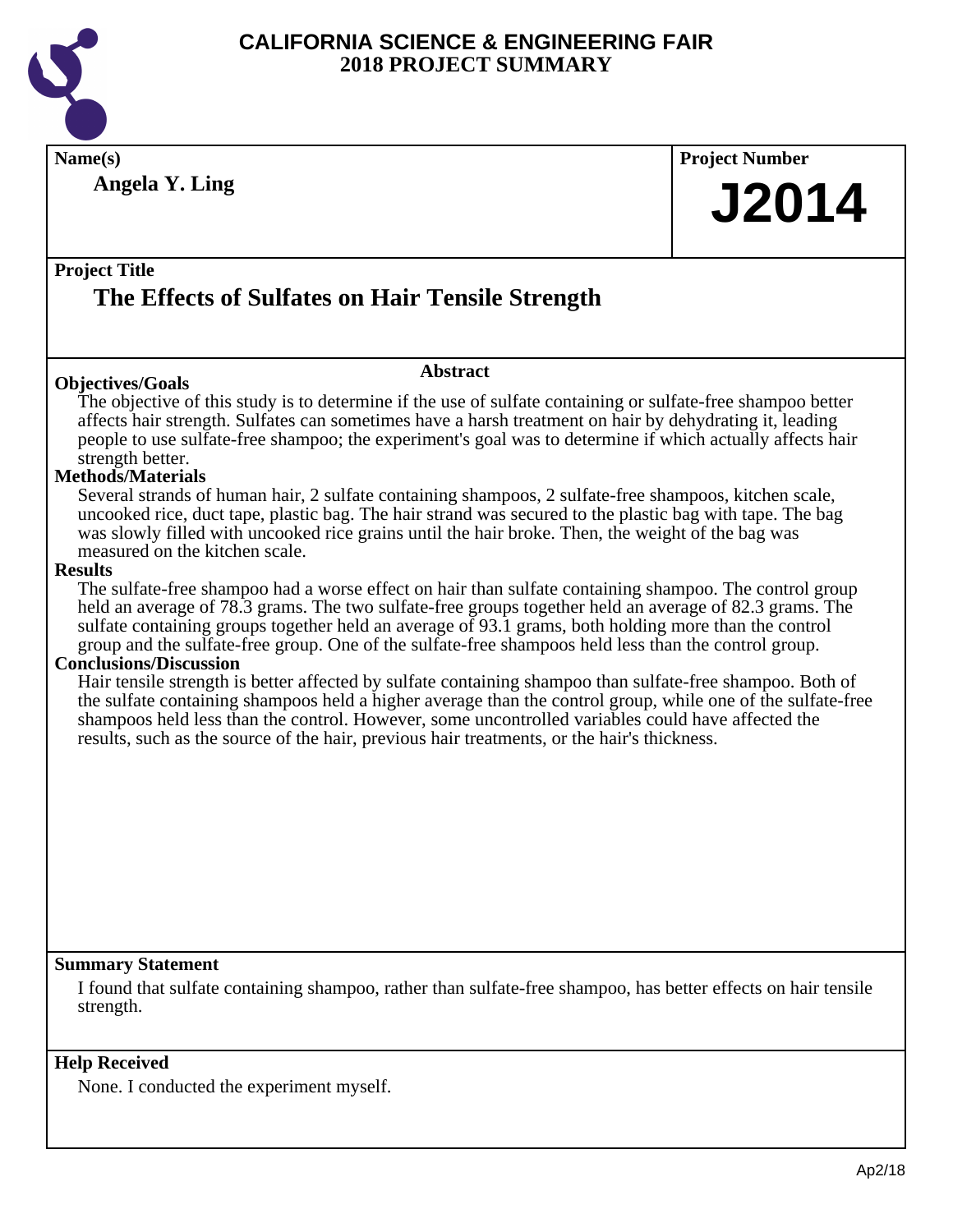

**Name(s) Project Number**

**Charlotte E. Newman**

# **J2015**

#### **Project Title**

## **Discovering Effective Ways to Reduce Bacteria in the Mouth**

#### **Objectives/Goals**

#### **Abstract**

My project focused on the effectiveness of different mouth cleaning products that claim to destroy damaging bacteria from the mouth. Because my dentist recommended that I use the Philips Sonicare Kids electric toothbrush, I hypothesized that the electric toothbrush with toothpaste would be the most effective at removing bacteria. My hypothesis was proven wrong after I assessed my data and found that Cool Mint Listerine Antiseptic removed the most bacteria. Looking back on my data, I can see that this result makes sense. Whereas the electric toothbrush removes food particles and plaque, it only moves the bacteria around. The Listerine, on the other hand, is an anti-bacterial and bacteria killing mouthwash. Further studies could study what product cleans teeth the best of plaque or food particles. This study proved that Listerine mouthwash is superior to other products when it comes to removing bacteria.

#### **Methods/Materials**

Swabbed subjects' mouths before and after use of different products to determine which product was the best at reducing bacteria. The following materials were used:

One bottle of Listerine Cool Mint Antiseptic

One bottle of Listerine Kids Smart Rinse

Two tubes of Colgate Maximum Strength toothpaste Six Up & Up brand Contour soft bristle toothbrushes Six Philips Sonicare replacement toothbrush heads One Philips Sonicare Toothbrush base

36 Sterile cotton swabs

70 squares of Parafilm

35 Petri dishes with nutrient agar 2 Petri Stickers

#### **Results**

I found that Listerine Cool Mint Antiseptic was better at reducing bacteria than the other methods tested. The Phillips Sonicare electric toothbrush with Colgate toothpaste was worse than the other methods.

#### **Conclusions/Discussion**

This project shows that to reduce bacteria, an antiseptic or antibacterial should be used.

#### **Summary Statement**

My experiment is about finding the best way to clean bacteria from your mouth without going to the dentist.

#### **Help Received**

My science teachers Dr. Jay Fisch and Mrs. Arpa Ghazarian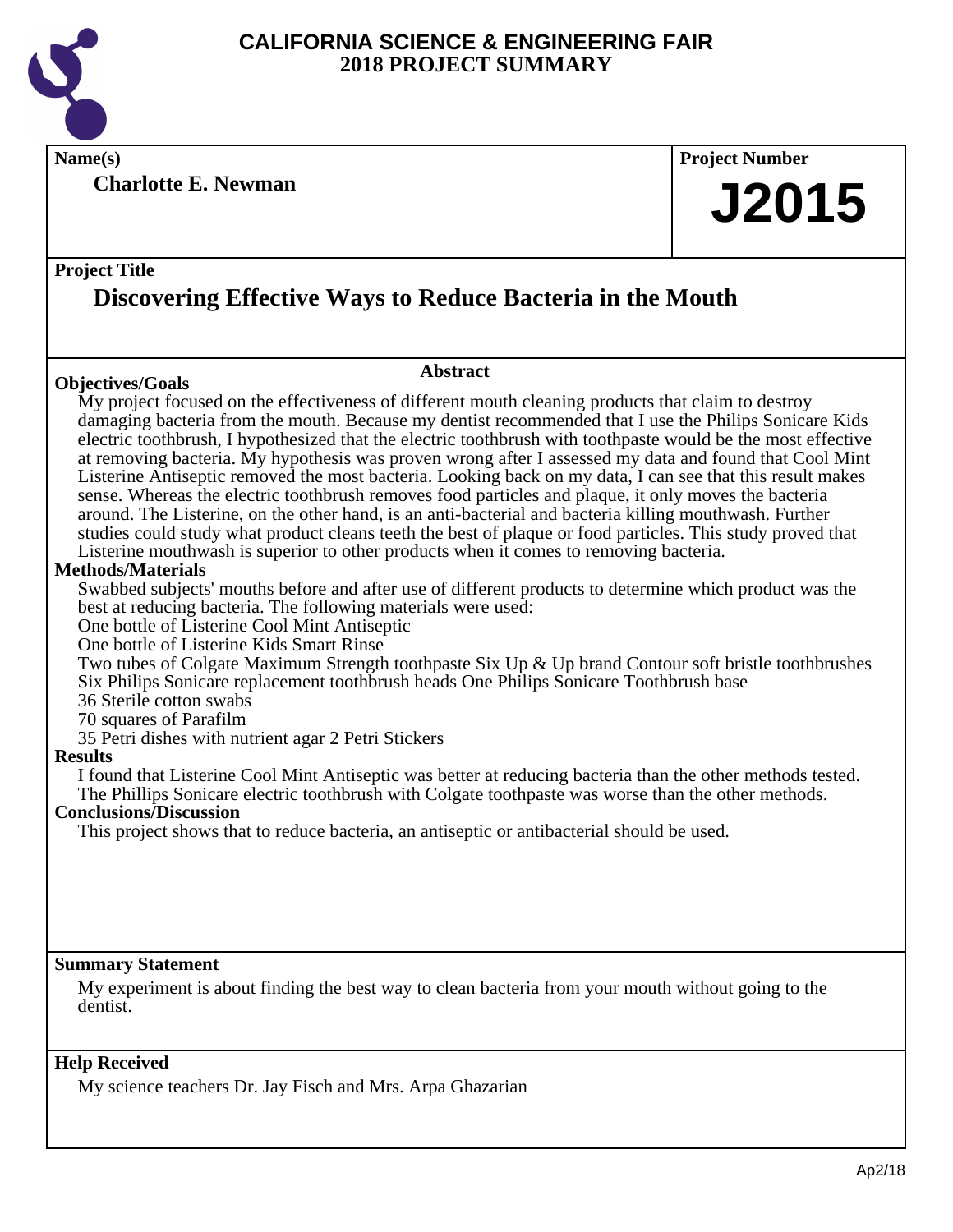

**Nikita Senthil**

**Name(s) Project Number**

## **J2016**

#### **Project Title**

### **Eliminating Escherichia coli: The Effect of Nanosilver Particles on Escherichia coli Growth**

#### **Objectives/Goals**

#### **Abstract**

The objective of this experiment was to discover the effect of different concentrations of nanosilver solution (500,000  $\mu$ g/L; 50,000  $\mu$ g/L; 5,000  $\mu$ g/L; 500  $\mu$ g/L; and 0  $\mu$ g/L) on Escherichia coli growth (or lack thereof, measured as the zone of inhibition in millimeters).

#### **Methods/Materials**

During the experiment, which consisted of three trials, the concentrations were first prepared using serial dilution; then, paper disks were soaked in the concentrations and lowered into the inoculated petri dishes. The petri dishes were then transferred to the incubator set at 37°C. For four days, the zones of inhibition for each petri dish were observed, and the results were recorded. Seven days after setup was completed, 10% bleach was sprayed in the petri dishes, which were then sealed and left to soak for eight hours before disposal in the dump.

#### **Results**

On average, when the disk was soaked in the highest concentration of nanosilver solution  $(500,000 \mu g/L)$ , the zone of inhibition in the petri dish was widest, followed by each lower concentration, with the control group displaying no zones of inhibition.

#### **Conclusions/Discussion**

The nanosilver solution's potency increased with its concentration, so the hypothesis was fully supported. This was because nanosilver particles destroy the sulphur and phosphorus bonds in E. coli, harming functions leading to the death of the bacterium. Nanosilver particles are small enough to be completely absorbed by the bacteria, causing the bacteria to burst. The highest concentration of nanosilver solution gave way to the widest zone of inhibition because a higher concentration means more nanosilver particles in the same amount of liquid; the greater the number of nanosilver particles, the more quickly the ambient bacteria will die. Nanosilver thus is a viable solution to E. coli outbreaks. Even the lowest concentration tested yielded a zone of inhibition, demonstrating that such a seemingly low level of nanosilver solution is, though effective, still potent. The EPA has not regulated a safe level of nanosilver, which is harmful to not only the environment but also to our cells when ingested. The project calls for the EPA to take action in setting a standard for nanosilver levels in the environment.

#### **Summary Statement**

As measured by the zone of inhibition's width, it was found that higher concentrations of the antimicrobial nanosilver prevented the growth of Escherichia coli most effectively.

#### **Help Received**

I executed the project's methods myself, with my science teacher offering guidance, especially in proper disposal techniques. She provided me with a work space and an incubator with which the experiment was conducted.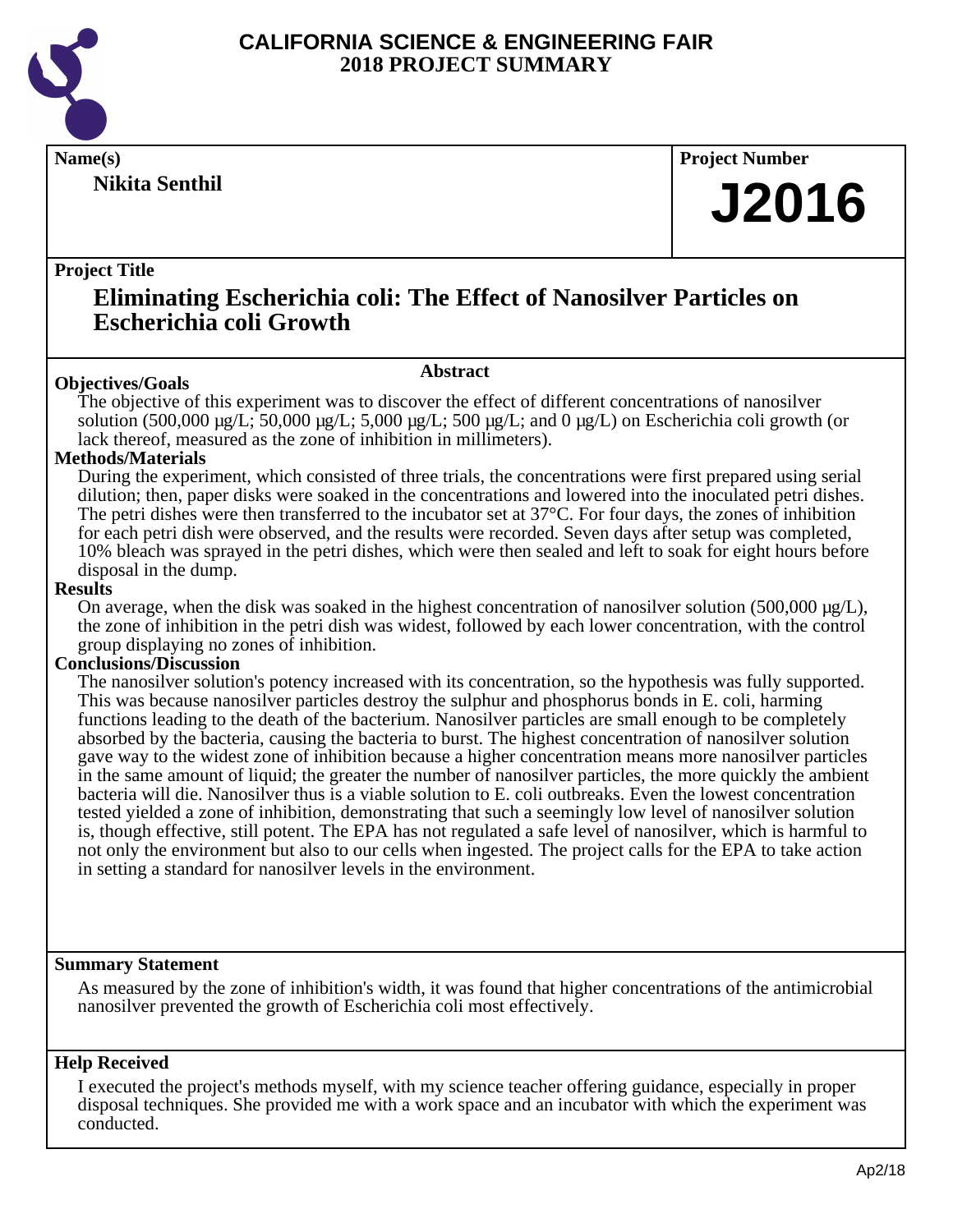

### **Diana Shidaeva**

**Name(s) Project Number**

## **J2017**

#### **Project Title**

### **Comparing Nitrate levels on Different Apples and Studying the Effectiveness of Different Solutions in Removing Pesticide**

#### **Objectives/Goals**

**Abstract**

This experiment was conducted to compare the nitrate levels of both organic and conventional gala, granny smith, and red delicious apples before and after they are washed in a baking soda solution, a white vinegar solution, and Trader Joe's Fruit Wash. The hypothesis was that baking soda solution would work the best at removing pesticide residue.

Another experiment was also done with twenty of the apples that were used. The hypothesis for this experiment was that wiping down the apples would be the most effective at removing pesticide rather than air-drying which was proved correct.

#### **Methods/Materials**

The materials used were different varieties of apples, solutions, and a Greentest Nitrate Tester.

Five conventional and five organic apples were wiped down completely after being washed, and the other five organic and five conventional were left to air-dry.

#### **Results**

The results showed that white vinegar was the least effective at removing residue. It indicated that both before and after the wash there was no change in residue levels. (<30 milligrams.) Trader Joe's Fruit Wash had removed 20 milligrams off of a 60-milligram conventional gala apple. Baking soda solution had turned <30 milligrams into 0 milligrams on two apples

Two conventional apples washed with baking soda and wiped down and were found with 0 milligrams of nitrate after being tested.

#### **Conclusions/Discussion**

This experiment is useful because it clarifies the fact that both organic and conventional apples had safe levels of pesticide residue. In this study, organic apples did not prove to be better than cheaper conventional apples.

#### **Summary Statement**

This project is about comparing nitrate levels on different varieties of apples and finding the most effective solution in removing pesticide.

**Help Received**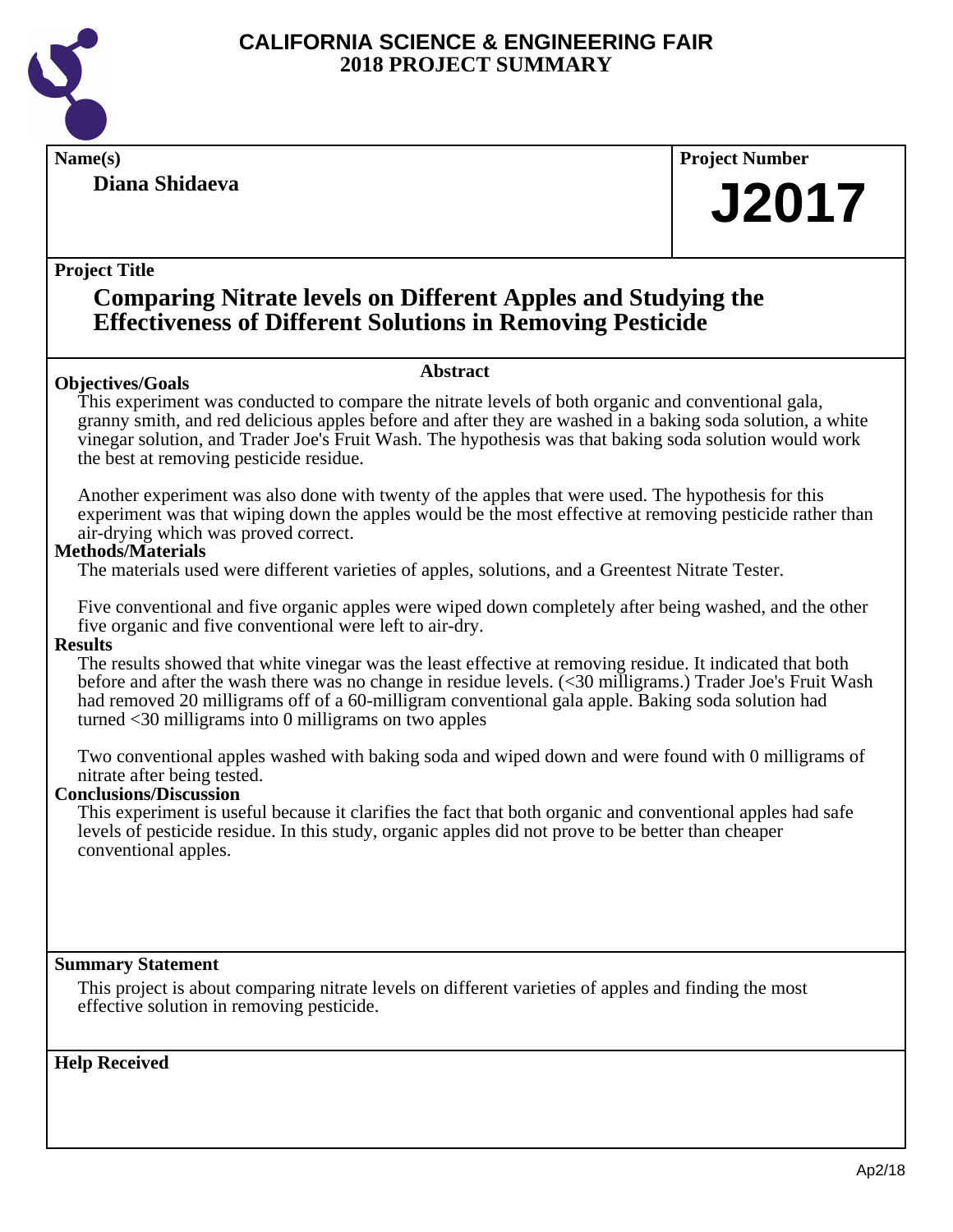

**Priyanka K. Soe**

**Name(s) Project Number**

## **J2018**

#### **Project Title**

### **Comparing Levels of Coliform Bacteria in Raw, Pasteurized, and UHT Milk Products**

**Abstract**

#### **Objectives/Goals**

According to statistics from 2009 - 2014, the average person who drinks raw milk is 840 times more likely to contract a foodborne illness than one who drinks pasteurized milk. In my project I tested coliform levels in raw milk, pasteurized milk (heating milk to 63°C for 30 minutes), and Ultra Heat Treatment (UHT) milk (heating milk to 135°C for 1-2 seconds). I believed that the UHT milk and the pasteurized milk would contain safe levels of coliforms while the raw milk results might vary, and the raw milk might not contain safe levels of coliforms.

#### **Methods/Materials**

I performed two trials to test 10 of milk products and used a total of 33 plates. I inoculated each plate with 2 mL of milk into the Coliscan Easygel. I used Coliscan Easygel media, sterile serological pipets, an incubator at 37°C, safety goggles, a metric (mm) ruler, a colony counter, Parafilm, a magnifying glass, disposable gloves, and a lab coat.

#### **Results**

I tested one brand of raw milk twice, two types of raw kefir (whole and skim), four brands of pasteurized milk, and three brands of UHT milk. In my first trial, I found an average of 16 coliform colonies in the raw milk, but in my second trial, the test plates for raw milk contained coliform colonies too numerous to count. I also found E. coli colonies in the raw milk during my second trial. For the raw kefir, I was unable to count the exact number of colonies because the plate contained lawns of coliforms. I also documented E. coli in the raw kefir plates, and in the skim raw kefir plates. All the plates inoculated with either pasteurized milk or UHT milk were completely sterile.

#### **Conclusions/Discussion**

I thought I might encounter bacteria in the pasteurized and UHT milk products, but these milk products were completely sterile. The raw kefir contained many colonies, which was expected, since it contains beneficial bacteria, but some E. coli was also found, which surprised me. My hypothesis, stating that the raw milk results would vary most, was supported. I found several coliform colonies during my first test of raw milk, but the number still met California state regulations. However, during my second test of raw milk, I found numerous coliform colonies in the raw milk products as well as some E. coli colonies. This supports my hypothesis that the raw milk would not meet the California state standards for raw milk. 2321 characters

#### **Summary Statement**

I compared numbers of coliform colonies in various milk products while checking to see if the raw milk passed California state standards.

#### **Help Received**

I would like to thank my mother for driving me to various grocery stores to purchase the milk products for my project. Thanks to my science teacher for her guidance, supervision, safety, and providing materials and equipment. I preformed all my procedures and analyzed the results by myself.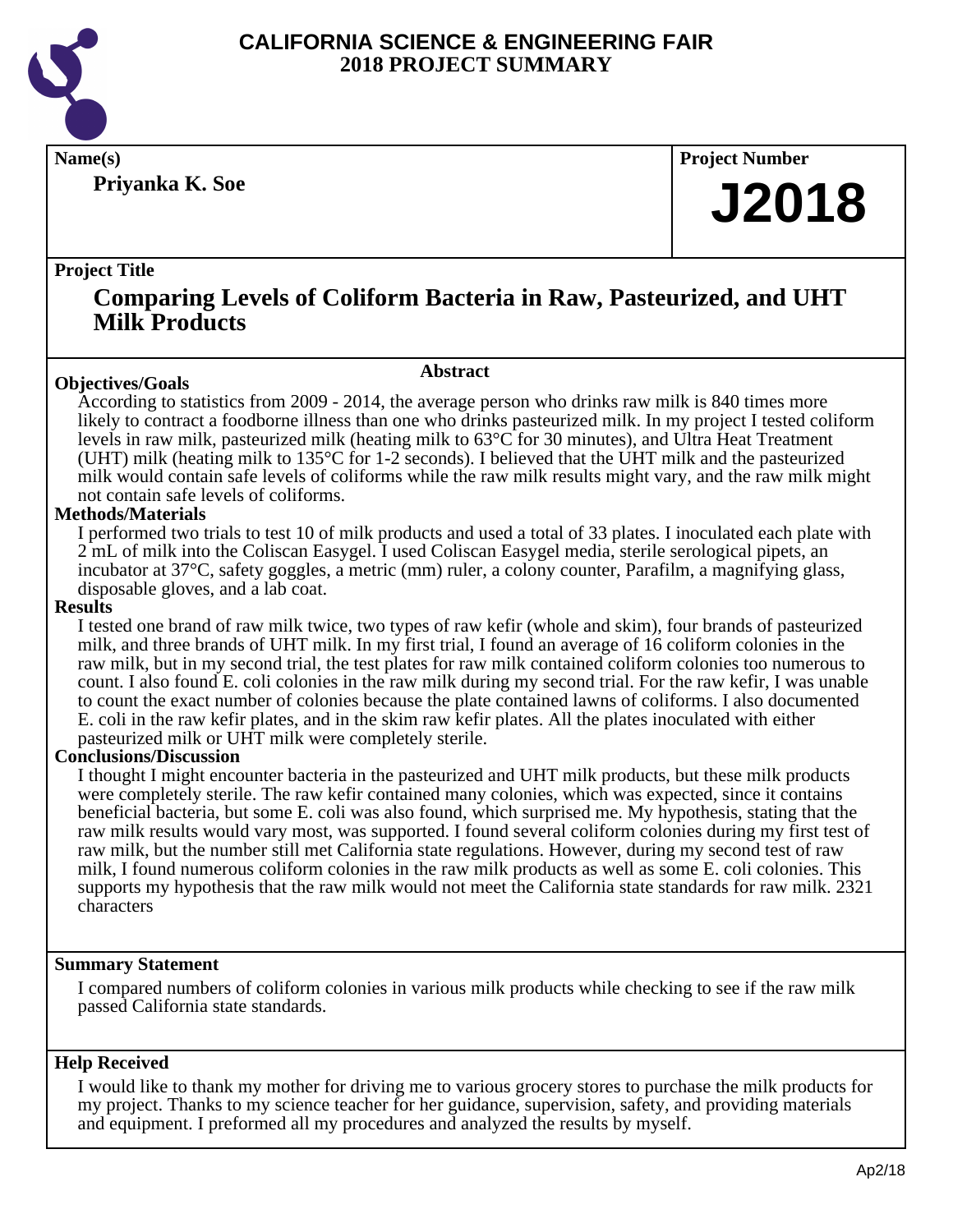

**Evan K. Taw**

**Name(s) Project Number**

## **J2019**

#### **Project Title**

### **Which Type of Drinking Water Is Fresher and Better Hydrates Your Body?**

#### **Abstract**

**Objectives/Goals** There is a popular assumption that all water, especially bottled water, available to the public is essentially equal in their chemical and electrical property. However, there are differing types of water, which come from different sources. The objective of this project is to find out which type of drinking water is fresher and would better hydrate our body.

#### **Methods/Materials**

I tested 8 different types of drinking water, which had the same temperature, from different sources: Aquafina (pure water purified by Reverse Osmosis), Core Hydration (perfect pH water with electrolytes and minerals), Evian (spring water), Essentia (pH 9.5 ionized hydration, pure water electrolytes), Kangen Water (pH 9.5 ionized alkaline water through electrolysis), Smart Water (vapor distilled water and electrolytes), tap water, and Voss (artesian water). I used a pH drop solution to test water pH levels acidic or alkaline, an ORP meter to test for oxidation or reduction chemical reactions in each type of drinking water, and apples to find out which type of water oxidizes the apple slices faster by submerging them into the waters and removing them to oxidize. I used an apple corer to cut each apple into slices to maintain the same oxidation time.

#### **Results**

Kangen water showed negative OPR and 9.5 pH values while other types of waters all had positive ORP and different pH values. A positive ORP value means the substance is an oxidizing agent. A negative ORP value means the substance is a reducing agent, which has the ability to donate electrons. An acidic water has more hydrogen ions than hydroxide ions as the acid donates hydrogen ions. In contrast, a base accepts hydrogen ions, and as the base water soaks up hydrogen ions, it results to more hydroxide ions than hydrogen ions. Oxidation rates in water with a lower ORP and a higher pH values are slower because oxygen does not rapidly penetrate a surface in order to reach the free radicals. Consequently, drinking water with lower OPR and higher pH better hydrates our body.

#### **Conclusions/Discussion**

The results of my experiments confirmed that drinking water with a lower ORP and a higher pH value is not only fresher but also better hydrates our body. My findings would be helpful for chemists, material scientists, and water quality scientists in doing further research on how different sources of water benefit different people based on an individual's pH level, how hydrated they are, and diet.

#### **Summary Statement**

This experiment proved that drinking water with a lower Oxidation-Reduction Potential value and a higher potential of Hydrogen scale is fresher and better hydrates our body.

#### **Help Received**

My mother helped me take pictures and printed them. During apple oxidation tests, my parents helped me put the apple slices in the waters and took them out at a consistent time so that the apples would all oxidize at the same time.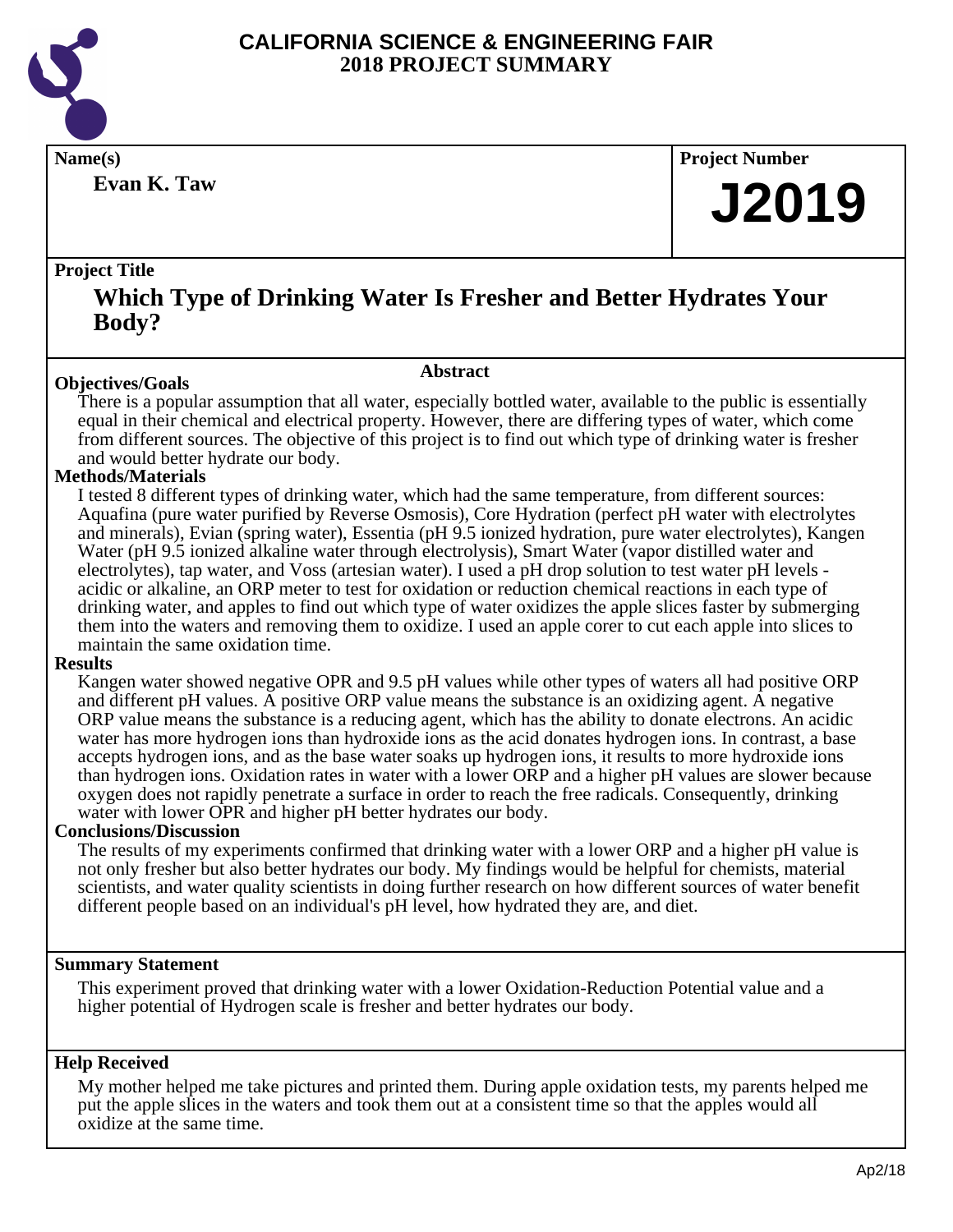

**Project Title**

**Elizabeth A. Thacker**

## **Name(s) Project Number**

**J2020**

## **Effectiveness of Hand Drying Products Utilizing Silver Ion Antimicrobial Fabric Technology in Reducing Bacteria**

#### **Abstract**

**Objectives/Goals** Not drying hands thoroughly after washing may reduce the benefits of handwashing. According to researchers at the CDC and Mayo Clinic, drying hands is equally as important as washing hands and is often overlooked in disease prevention. When I noticed students at school wiping their hands on their pants when paper towel dispensers were empty, I was inspired to invent the reusable HandyDRYGlove using fabric with antimicrobial silver ion technology. The objective of my project was to test the effectiveness of using this glove for removing more bacteria and moisture from hands compared to commercial hand drying products.

#### **Methods/Materials**

I inoculated and analyzed 73 agar plates to evaluate the effectiveness of hand drying products on bacterial reduction. I washed my hands over 300 times and dried them using three different products: HandyDryGlove, paper towels, electric hand dryer and not drying (the control). After each test, I measured degree of hand wetness with a moisture meter and visually assessed hand condition on a scale from 1 to 5. I inoculated MacConkey and LB agar plates with three fingers and incubated them at 37 degrees C for 72 hours. I photographed and analyzed results. I also sent 10 plates to a lab for DNA gel electrophoresis bacterial strain identification.

#### **Results**

The results showed that bacteria remained on hands after drying for all products. Bacterial colony numbers increased progressively with hand wetness level after drying. The glove reduced the average CFU plate coverage to 5% compared to 22% for paper towels, 29% for hand dryers, and over 50% plate coverage with no drying. Hand moisture meter readings were DRY for the glove compared to MOIST for all other hand drying products. Bacteria was also found on unused paper towels and not on gloves.

#### **Conclusions/Discussion**

The glove was significantly more effective at reducing bacteria, moisture and providing a cleaner drying surface compared to other products. Using the right drying product after washing is an important factor in limiting the spread of disease. I recommend that people finish the job of washing hands by drying hands with a silver ion antimicrobial fabric glove, but any drying method is better than leaving hands wet. Future testing could include towels made from cotton, bamboo, and polyester blends. The practical application of an antimicrobial fabric hand drying product used everyday by consumers may improve public health.

#### **Summary Statement**

I created a reusable hand drying glove using silver ion antimicrobial fabric and showed that it was more effective at reducing bacteria and moisture on hands when compared to commercial hand drying products: paper towels and air hand dryers

#### **Help Received**

I researched fabric, designed glove, wrote procedures, performed experiments and analyzed results myself. I thank Dr. S. Culler for talking with me about science, providing agar plates, incubator space, and DNA gel electrophoresis results for 10 of the 73 plates. I also thank my science teacher for her guidance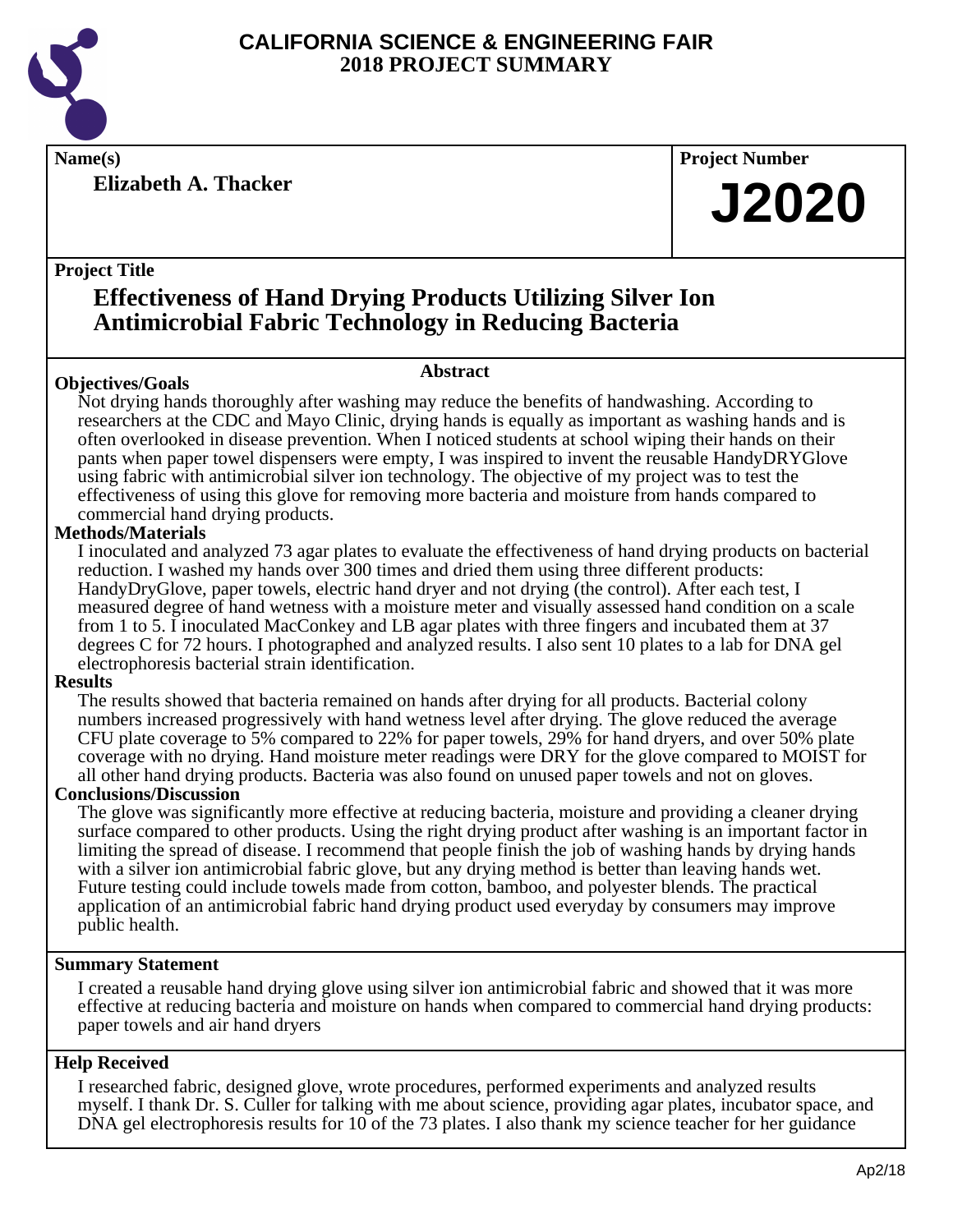

| Name(s)<br><b>Kayla T. Venger</b>                                                                                                                                                                                                                                                                                                                                                                                                                                                                                     | <b>Project Number</b><br><b>J2021</b> |
|-----------------------------------------------------------------------------------------------------------------------------------------------------------------------------------------------------------------------------------------------------------------------------------------------------------------------------------------------------------------------------------------------------------------------------------------------------------------------------------------------------------------------|---------------------------------------|
| <b>Project Title</b><br><b>Going Bananas over Fruit Ripening?</b>                                                                                                                                                                                                                                                                                                                                                                                                                                                     |                                       |
| <b>Abstract</b>                                                                                                                                                                                                                                                                                                                                                                                                                                                                                                       |                                       |
| <b>Objectives/Goals</b><br>The objective of this project is to determine if banana ripening is prolonged using larger than necessary<br>food preservation bags.<br><b>Methods/Materials</b><br>Bananas, large and small food preservation bags, cups of zeolite (food preservation agent), avocado mesh.<br>Banana ripeness was measured under different conditions of zeolite exposure.                                                                                                                              |                                       |
| <b>Results</b><br>Ripening was prolonged using either a small or large food preservation bag. However, there is no<br>statistically significant difference in the speed of ripening between large vs. small preservation bags for<br>the same amount of produce.<br><b>Conclusions/Discussion</b><br>Ripeness measurements over a large set of bananas does not show a statistically significant difference in<br>banana ripening between large and small food preservation bags. Surrounding bananas with zeolite is |                                       |
| more effective at prolonging ripening than exposure to zeolite in a nearby container.                                                                                                                                                                                                                                                                                                                                                                                                                                 |                                       |
|                                                                                                                                                                                                                                                                                                                                                                                                                                                                                                                       |                                       |
|                                                                                                                                                                                                                                                                                                                                                                                                                                                                                                                       |                                       |
|                                                                                                                                                                                                                                                                                                                                                                                                                                                                                                                       |                                       |
|                                                                                                                                                                                                                                                                                                                                                                                                                                                                                                                       |                                       |
|                                                                                                                                                                                                                                                                                                                                                                                                                                                                                                                       |                                       |
| <b>Summary Statement</b><br>The purpose of this project is to determine if banana ripening is prolonged by using larger than necessary<br>food preservation bags.                                                                                                                                                                                                                                                                                                                                                     |                                       |
| <b>Help Received</b><br>I set up this experiment and performed all the measurements myself. My cousin in the biotech industry                                                                                                                                                                                                                                                                                                                                                                                         |                                       |

helped me understand the science of produce ripening. My father helped with statistical analysis of the data.